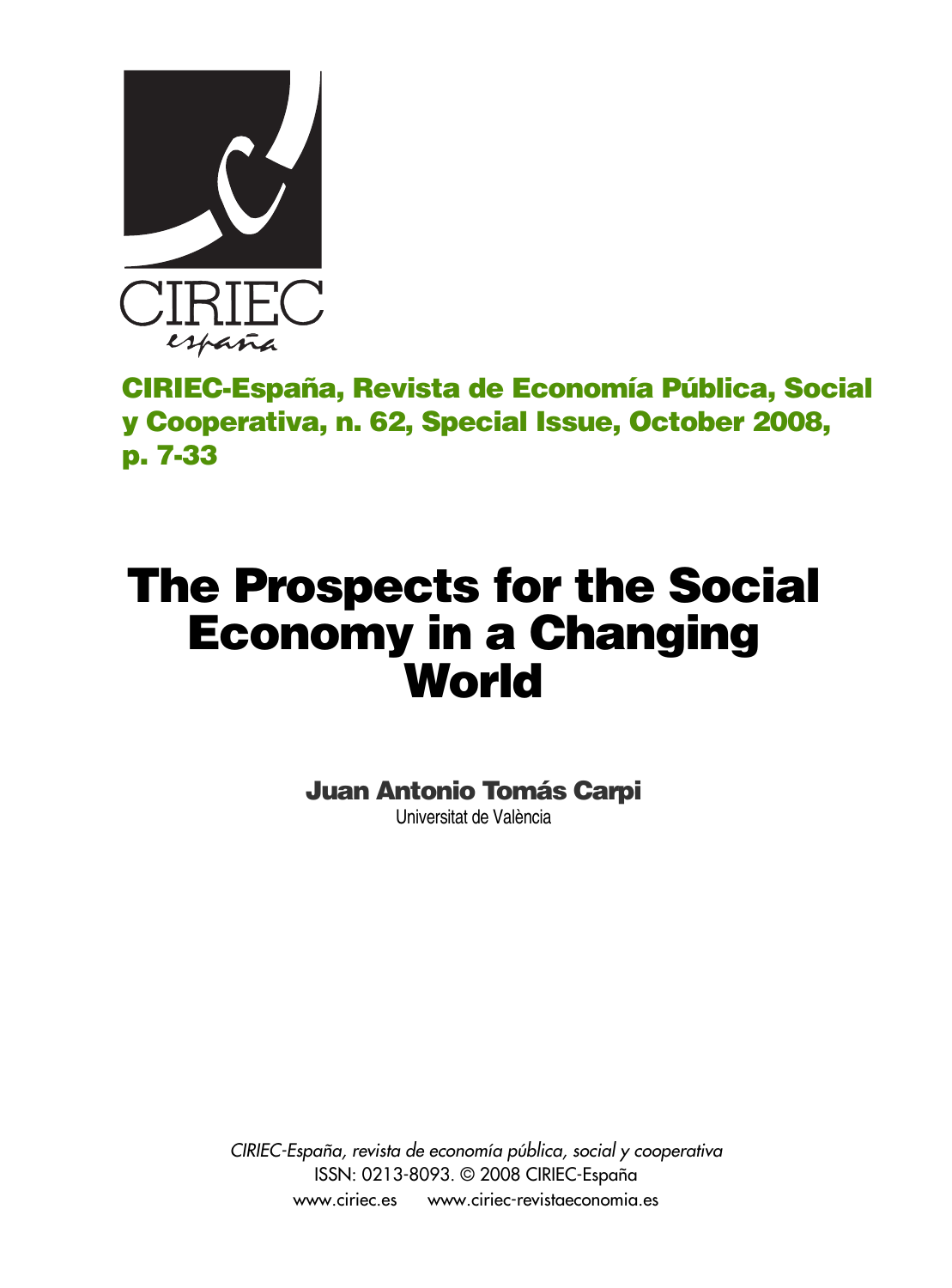# **The Prospects for the Social Economy in a Changing World**

### **Juan Antonio Tomás Carpi**

Department of Applied Economics, University of Valencia (Spain)

# **ABSTRACT**

*Even if the 'social economy' has traditionally been marginalized and a subordinated form of production within capitalist societies, the economic, social, territorial and environmental problems of the present times have tended to make it a strategic instrument. This is not only because of its qualities as an economic and management instrument, but also because it is an expression of a dynamic and creative civil society. The aim of this paper is to show the potential of the social economy, the way it has been encapsulated during the postwar period and the conditions that now favour its full development. In the face of new challenges, the efficiency criterion, hitherto used to assess alternative forms of production, is shown to be insufficient. Some complementary criteria are proposed that in better with the new path society must follow if fundamental values have to be satisfied. Starting from these criteria and relating them to management in fields of growing social importance, a new insight into the advantages of the social economy over the market and public sectors can be obtained. Stimulated by such challenges, and connected to the new social movements, a new social economy is emerging with significant potential and a strategic role in managing society. But this development is not without serious problems, and objective and subjective conditions need first to be fulfilled.* 

PALABRAS CLAVE: Social Economy, strategic role, values.

CLAVES ECONLIT: P130, Q130.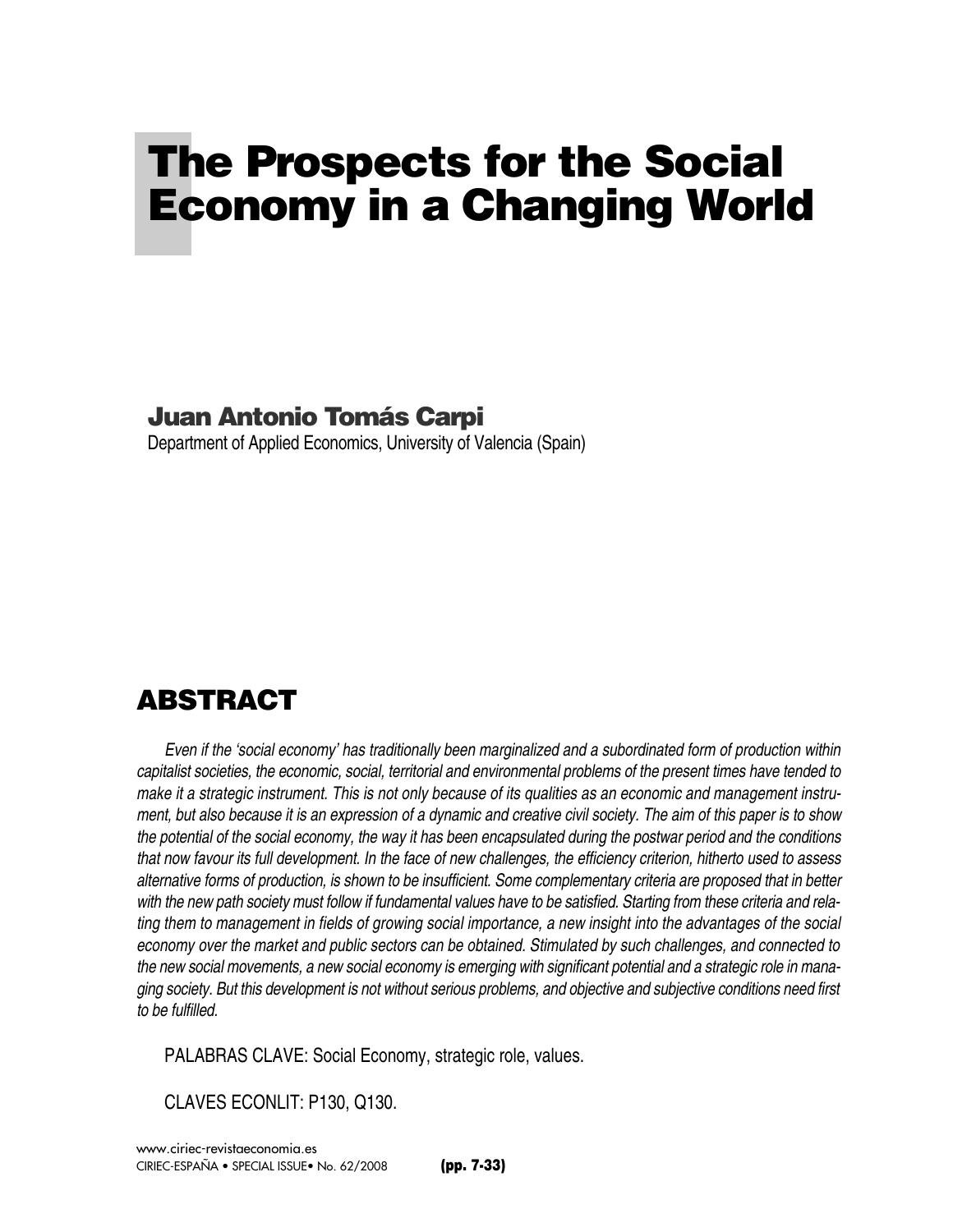## **Perspectivas para la economía social en un mundo en transformación**

**RESUMEN:** La economía social ha sido tradicionalmente una realidad marginal y un modo de producción secundario en el seno de las economías capitalistas. Sin embargo, los problemas económicos, sociales, territoriales y medioambientales característicos de la época actual tienden a mostrarla como un instrumento social estratégico, no solamente en virtud de sus cualidades como herramienta económica y de gestión, sino también como expresión de una sociedad civil dinámica y creativa. El objetivo de este artículo es mostrar las potencialidades de la economía social, el modo en que fueron minimizadas durante los años posteriores a la guerra y las condiciones que ahora favorecen su pleno desarrollo.

De cara a los nuevos desafíos, el criterio de eficacia utilizado hasta ahora para evaluar los modos alternativos de producción resulta insuficiente. El artículo propone criterios complementarios mejor adaptados a las nuevas vías que la sociedad debe recorrer para alcanzar metas fundamentales. Gracias a estos criterios y a su adaptación a la gestión en campos de importancia social creciente, se obtiene una nueva visión de las ventajas de la economía social en relación a los sectores público y privado. Estimulada por estos desafíos y unida a los nuevos movimientos sociales, surge una nueva economía social dotada de un gran potencial y con un papel estratégico para configurar la sociedad del futuro. Sin embargo, este desarrollo conllevará serias dificultades y deberá satisfacer previamente determinadas condiciones, tanto objetivas como subjetivas.

**PALABRAS CLAVE:** Economía social, papel estratégico, valores.

### **Perspectives pour l'économie sociale dans un monde en mutation**

**RÉSUMÉ:** L'économie sociale a traditionnellement été considérée comme une réalité marginale et un mode social de production mineur au sein des économies capitalistes. Néanmoins, les problèmes économiques, sociaux, territoriaux et environnementaux caractéristiques de l'époque actuelle tendent à la faire apparaître comme un instrument social stratégique, non seulement en raison de ses qualités en tant qu'outil économique et de gestion, mais aussi en tant qu'expression d'une société civile dynamique et créative. L'objectif de cet article est de montrer les potentialités de l'économie sociale, la façon dont elles ont été étouffées pendant les années d'aprèsguerre et les conditions qui favorisent maintenant son plein développement.

Face aux nouveaux enjeux, le critère d'efficacité utilisé jusqu'ici pour évaluer les modes alternatifs de production s'avère très insuffisant. L'article propose des critères complémentaires mieux adaptés aux nouvelles voies sur lesquelles la société doit s'engager pour satisfaire les valeurs fondamentales. Sur base de ces critères et en les appliquant à la gestion dans des domaines d'importance sociale croissante, on obtient une nouvelle vision des avantages de l'économie sociale par rapport aux secteurs public et capitaliste. Stimulée par ces défis et en liaison avec les nouveaux mouvements sociaux, une nouvelle économie sociale émerge avec un potentiel considérable et un rôle stratégique dans la gestion de la société. Ce développement ne se fera cependant pas sans rencontrer de graves problèmes et des conditions objectives et subjectives devront dès lors être remplies en premier lieu.

**MOTS CLÉ:** Économie sociale, role strategique, valeurs.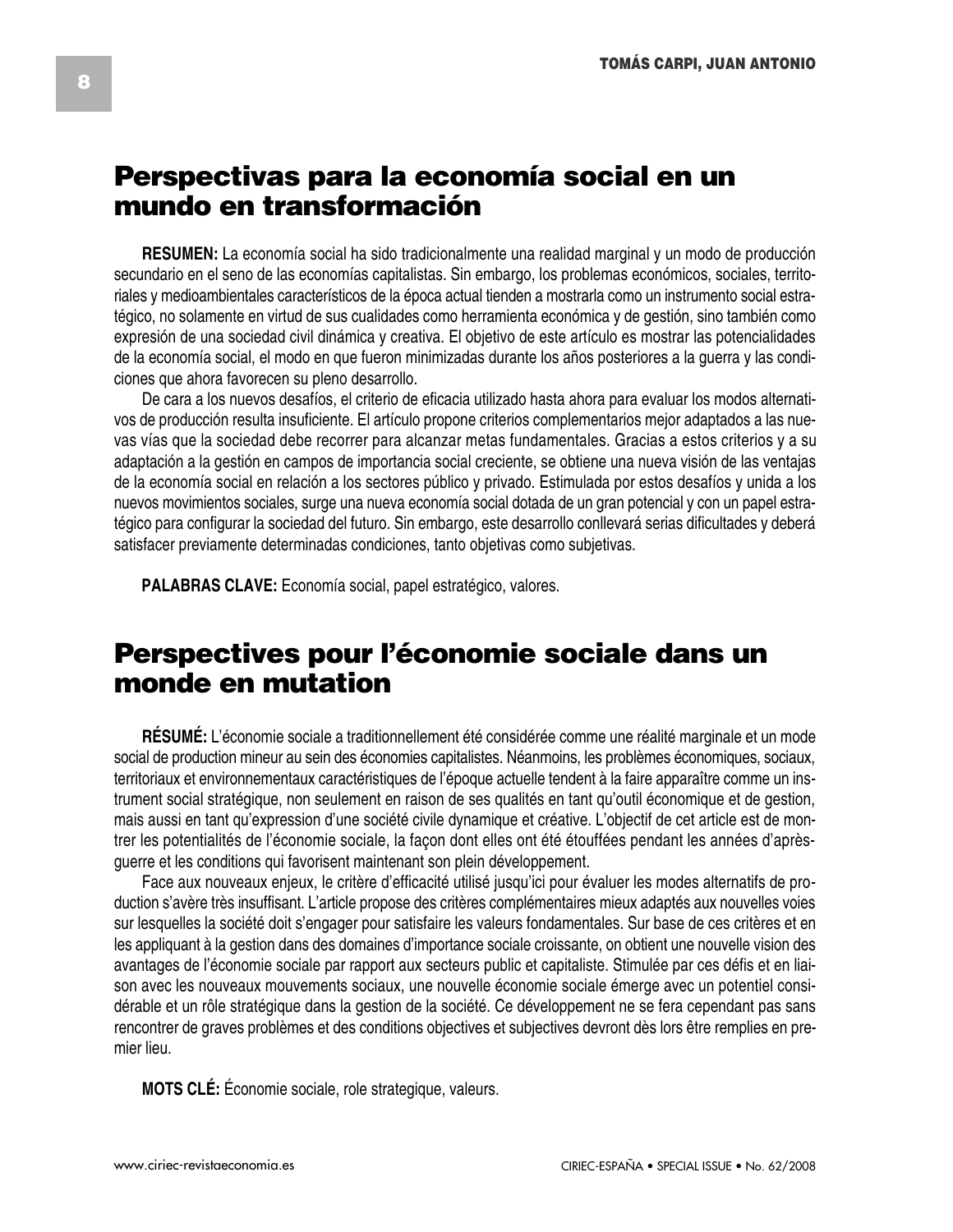# **1.- Introduction1**

Every scientific work, especially in the social sciences, is guided by valuations (Myrdal 1970). Although that fact does not necessarily affect the objectivity of the results<sup>2</sup>, as long as the scientist is aware of the problem and avoids biases, the conceptual framework, the variables and relationships considered significant, and the information selected and used, are influenced by the leading valuations.

When values are not made explicit and are not submitted to systematic control, we are incurring a double risk: first, of hiding their presence and the guiding role they play, as well as the blurred conceptual and, hence, political biases they convey; second, of putting forward as scientific propositions things that are only rationalizations of hidden values. It is not unusual, on the other hand, to fall into the trap of submitting the scientific analysis to the clutches of criteria that, like that of economic efficiency, have only an instrumental value. In doing this, we are not only setting up an instrumental value as supreme, but also excluding the consideration of effects of undoubted social and ecological relevance.

Therefore, to make values arise explicit is a question of principle and necessary for understanding. The supporting values on which this study rests are: the preservation of human life; freedom; democracy; development of productive forces compatible with the co-evolution of society and the environment; and equal opportunities. It is clear that freedom refers to the person as a whole and not simply to economic activity, which, as an instrumental value, must be subjected to the aforementioned primary values.

In contrast with mainstream economics, based on the efficiency criterion, centred on short-term economic effects, an analysis directed by the above-mentioned values makes long-term learning and social transformation the central nucleus of concern.

In this paper, first, the different features of the subject under study, social economy, will be defined. Then, there will be a brief outline of the historical development of the subject, the change of model that it has been going through, and the forces creating a situation, already in the gestation period, that favours its growth and development. The challenges that face humanity today, and the need for a dynamic perspective of analysis and praxis (as well as the centrality that must be bestowed upon man in all social analysis), will lead us to set up new criteria and a re-evaluation of the organizational eco-

*<sup>1.-</sup> A first draft was given as a communication to the Primeras Jornadas Europeas sobre Nuevos Modelos para la Gestión de los Servicios Públicos, Valencia, 4 and 5 November 1994. The author would like to thank four anonymous referees for their fruitful comments and critique on an earlier version of this paper. Thanks are also given toMary Dunphy-Collis for her translation assistance.* 

*<sup>2.-</sup> The idea of objectivity used here refers to independence with regard to the wishes and preferences of the researcher.*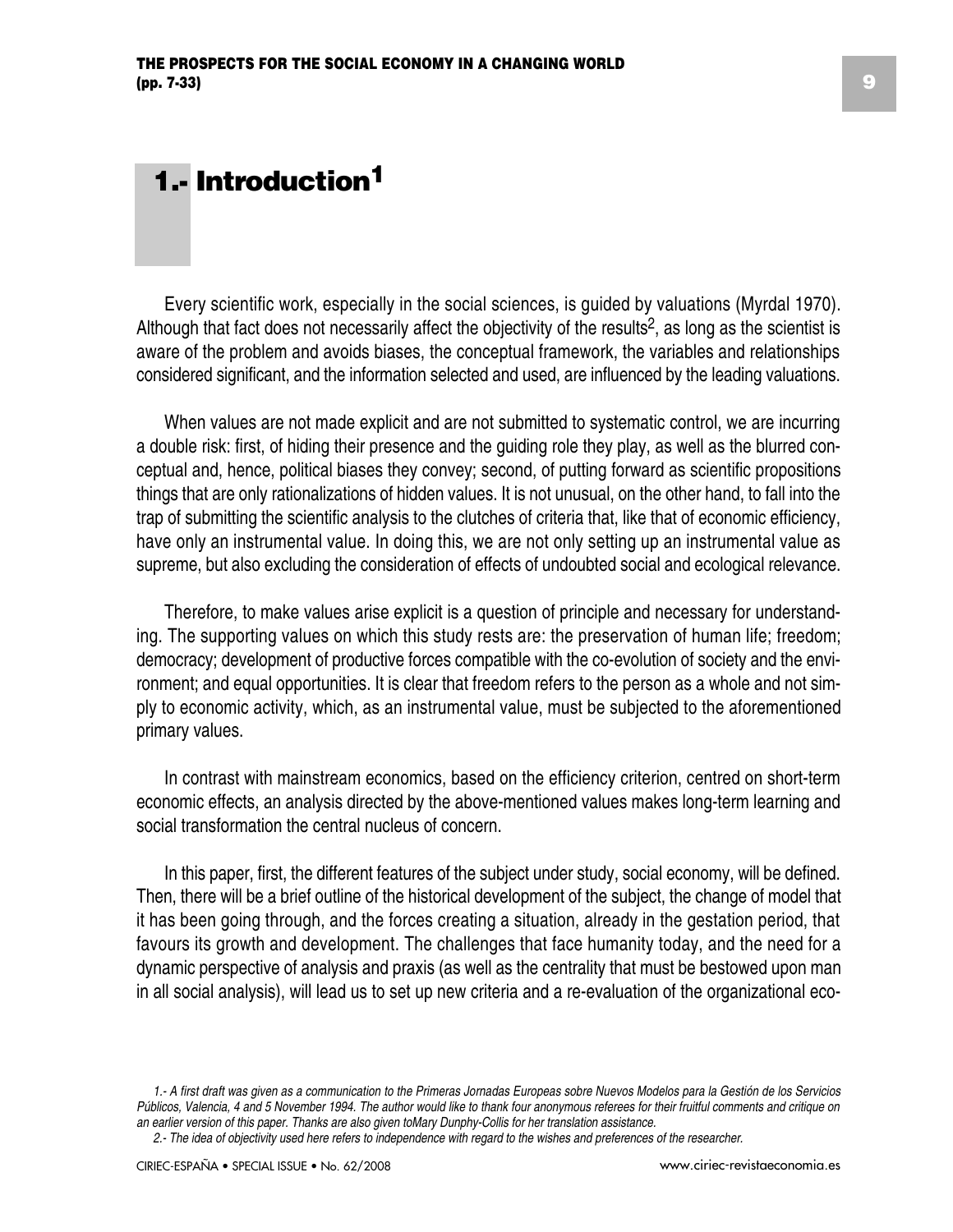nomic forms. These criteria are thought more capable of dealing with social policy, the environment, and local and community development. The risks, dangers and weaknesses of social economy at present and in the future are, finally, questions to be considered.

# **2.- What is and what distinguishes social economy**

It is common to find negative or pragmatic definitions of the social economy (or `third sector') in literature on the subject. The very idea of a third sector is a catch-all for forms of economic organization that do not go well with the two main categories (public sector and capitalist sector) that form the mixed economy.

What kind of organizations are we referring to? This, too, is not clear. While some include cooperatives, mutual societies and nonprofit-making associations in the social economy (Gui 1991, Defourny 1992), others widen its field to incorporate social and political organizations (political parties, pressure groups, lobbies, unions, grass-roots organizations, etc.) (Barea 1991, Barea and Monzon 1992, Michelsen 1994). Nongovernmental organizations and the voluntary sector also have a privileged place in such a classification (Kendall et al. 1992). Nevertheless, to include political parties, pressure groups, lobbies or unions, whose aim and main activity are not productive, in the social economy produces confusion and deprives it of being a differentiated and alternative, social form of production, outside the capitalist and public sectors<sup>3</sup>. In other words, we include in the social economy those organizations producing goods and services that have very specific property rights. Property rights allocation and organization control are the cornerstones of the concept.

These property relations are not strictly homogeneous. The means of production may be owned by workers, consumers or service users. The coexistence of members and employees and the existence of simple shareholders are not infrequent either. Doubtless, these differences affect the social potential of this form of production. But that is not to deny some common and distinctive features, capable of conveying a theoretical unity to an apparently motley collection. fact, all the organizations that can be included in social economy share similar social and organizational properties: they are private; their members become so voluntarily; collective aims (social objectives, jobs, members' welfare, continuity of the organization, etc.) have priority over profit; the interaction between members is, in principle, not hierarchical; there is a predominance of the human element; their aim is the satisfaction of members' needs; their institutional principle of organization is democratic.

*<sup>3.-</sup> Doing this we are assuming the Rock and Klinedinst criterion (Rock and Klinedinst 1994).*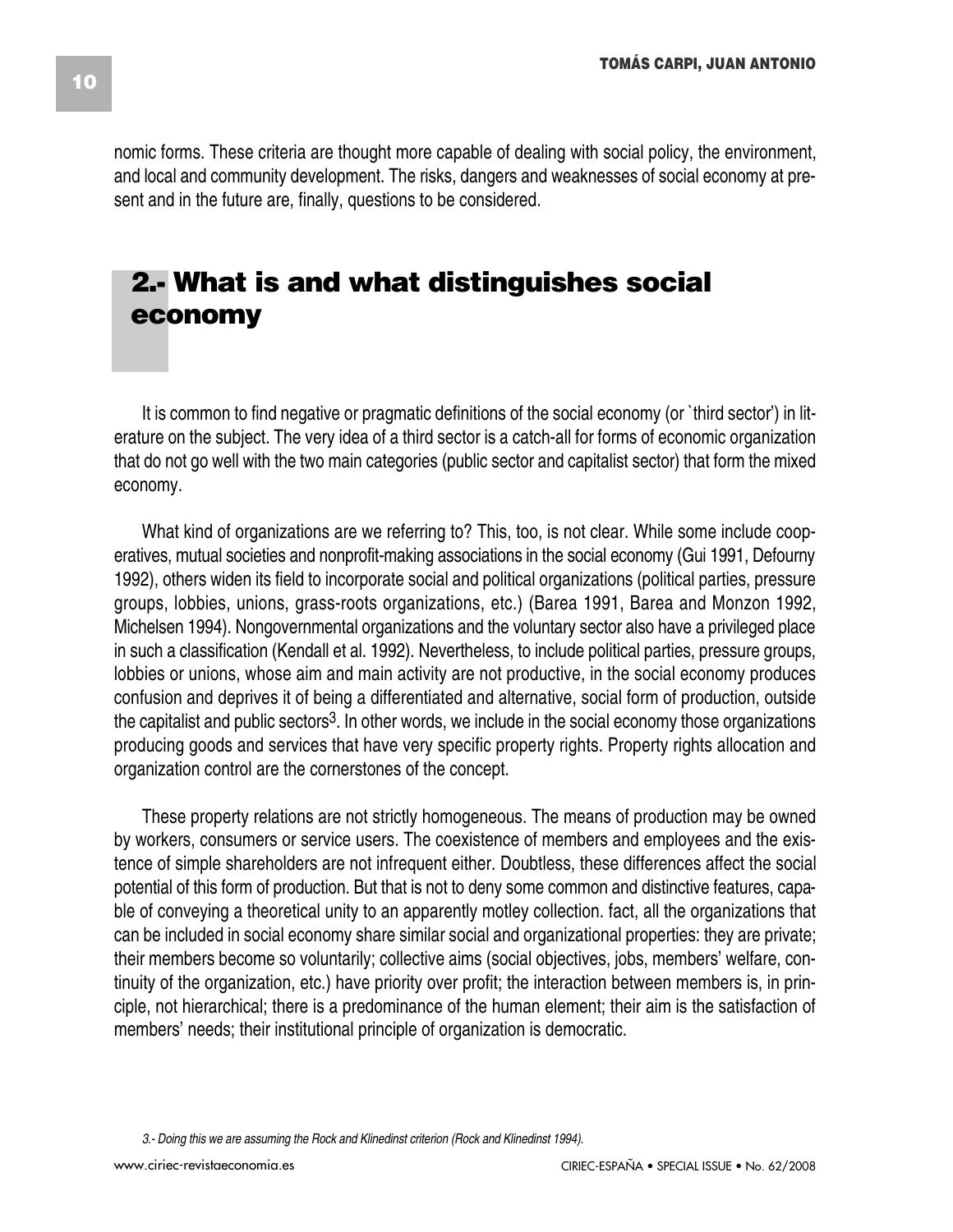#### **THE PROSPECTS FOR THE SOCIAL ECONOMY IN A CHANGING WORLD (pp. 7-33)**

Such properties make the social economy an institutional reality radically different from the capitalist and state sectors. It is distinguished by the predominance of personal relations, ethics and trust, as opposed to the maximization of political power and money, which is characteristic of the other two realities. Social relations also distinguish the social economy, both relations between social economy and civil society, and relations of production. The first relationship introduces the possibility of an essential change of interaction between citizen and production process. While the capitalist and state sectors are governed by forces out of citizens' reach (individually considered), the social economy allows the individual to participate directly, through individual membership, in the definition of an organization's goals and management.

That specific relationship confers two generic properties to the social economy of great importance for economic allocation, accumulation, distribution and regulation. First, the quality of membership, through involvement, adds a new dimension through which the individual can influence the economic process, which is different from the exit (characteristic of the market) and the voice (belonging to politics) referred to by Hirschman (1970). Second, its proximity to the individual makes it a reality closely linked to civil society, that is, to the life of people in its wide and qualitative sense (Michelsen 1992). From that the social economy derives its socializing and activating potential, as shown by several experiences in Latin America (Hirschman 1986).

This connection gives functions of preference and decision to the social economy (as well as to the social movement in general) different from those of capitalist firms and the public sector, as well as distinct instruments and information channels, which increase its sensitivity to social questions and accessibility to society. Therefore, its evaluation methods have also to be different. In contrast to the capitalist and the public sectors, which govern the economic reproduction of civil society from the outside, the social economy contributes to that governing at the same time as being governed by it(when not being one of its constituent parts).The logical consequences of that are: (i) the fate of the social economy will depend, to a great extent, on the development of such associations in general (and social attitudes to it), and (ii) the evolution and results of social movements, directed by social, ecological and democratic goals, will rely on their capacity to combine civic action with the establishment of socio- economic structures capable of strengthening them and giving them continuity. On that score, the organizational forms of the social economy are economic and educational instruments of great interest and efficacy. From what has been stated, one can deduce several useful ideas in order to gain at least an abstract understanding of the social economy: (i) it can become a social movement in its strictest sense; (ii) not all its achievements can be seen and appreciated solely from an economic perspective; (iii) owing to its close connection with civil society, it can become a strategic instrument of de-alienation (Hirschman 1986) and social change, and allow for the production of a new lifestyle built up from below, being at the same time a valuable tool of democratic planning (in its double role of providing a voice and individuals' involvement in the economic process); (iv) it can be a fundamental support in territorial planning4, of special importance in the context of the globalization of the economy.

*<sup>4.-</sup> The idea of territorial planning used, as a contrast to functional planning, is that of Friedmann andWeaver (1981).*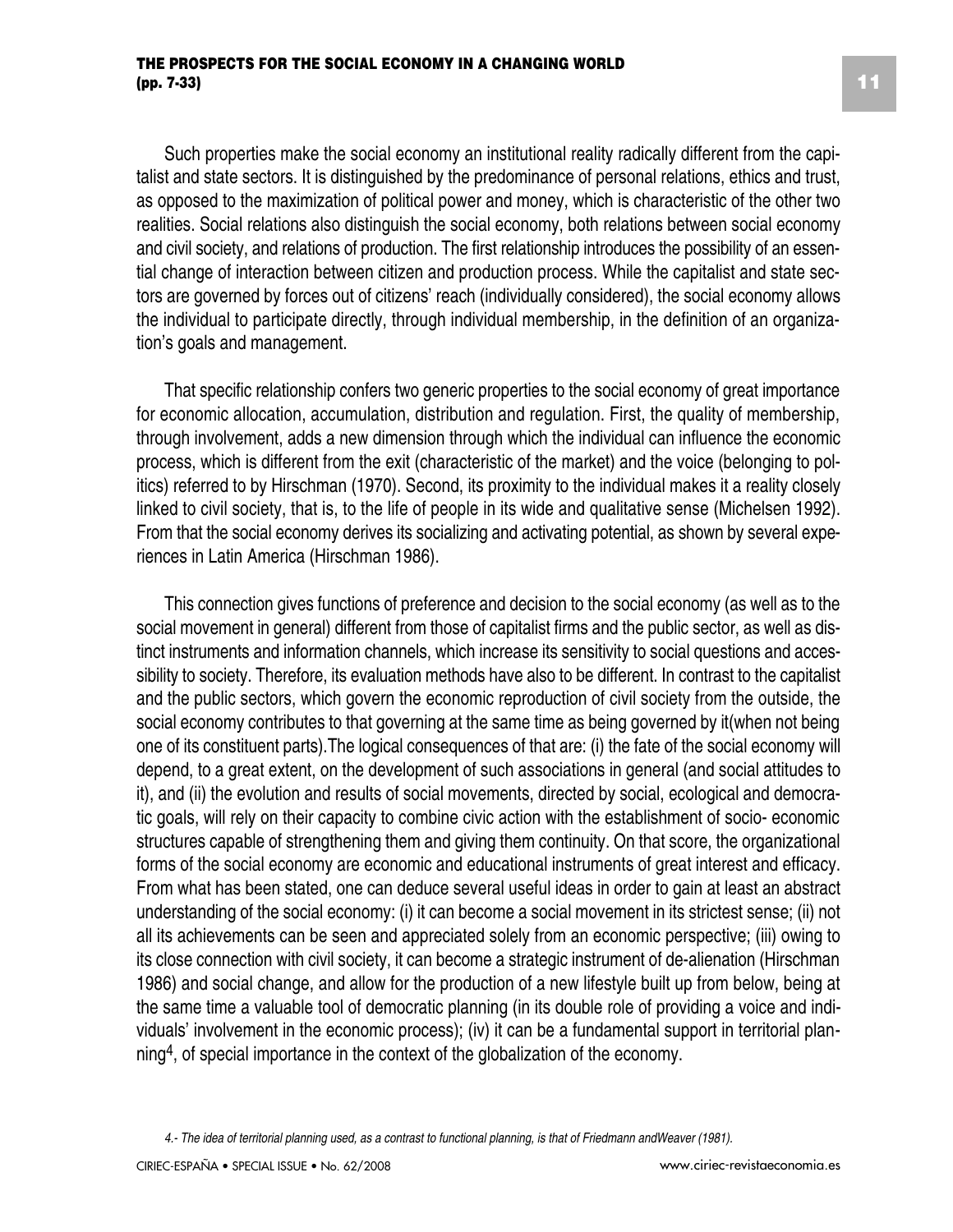At this point, to avoid being simplistic or idealistic, it should be said that both the relationships mentioned and some of the ideas that come from them (the condition of social movement and support of democratic and territorial planning) refer to properties of the social economy that can be neutralized by: (i) external relationships, given its present socially subordinated position within the social capitalist framework, and/or (ii) internal dynamics negating the nature of this social form.

For that reason (and because of its close connection with civil society) its development cannot be understood independently of the evolution of society, of the relationship to movements that emanate from it, and of the interaction between the state, the market and civil society.

From a strictly economic perspective, the social economy, as has been mentioned above, is differentiated from other social forms of production by specific social relationships and property rights. But the very diverse relationship of its members to production (as workers, customers, simple part-time work or finance providers, friendly-society members, joint responsibility, etc.) makes it difficult to talk of a mode of production in the strict sense of the term. But it can become an instrument of social change, as a potential educational and socio- economic framework of a social, alternative praxis, and constituent element of social movements of larger scope and goals. In this context, a new kind of social economy would be emerging, driven by new social challenges and forces.

# **3.- The Fordist mode of regulation and the degeneration of the social economy**

The origin of the social economy in the West rests on the historical, spatial and socially plural response of civil society to the problems created by the great transformation that the bourgeoisie and industrial revolution entailed. Thinking of a single development model of social economy means overlooking the diversity of material, social, political and ideological processes that organized that transformation in time and space5. That diversity is not, however, so different to that which capitalist society itself shows.

*<sup>5.-</sup> Liberal ideology, the frontier and settler society encouraged a great diversity of processes in the USA: nonprofit organizations, backed by churches and ethnic groups (Hall 1987); a spectacular development in volunteer organizations (Rock and Klinedinst 1992); introduction of cooperatives by immigrant groups according to their original country models; setting up diferent kind of social economy organizations by social movements, etc. (Rock and Klinedinst 1995). Social transformation movements, critical of capitalist production relationships, were the main movers of the cooperative, mutualist and associative processes in Europe (Monzón 1989, Monzón and Defourny 1992). The greater degree of public interventionism in the area of welfare has meant that private activity and volunteer organizations in this field have had much less relevance in Europe. Despite this, the procedural differences and the diversity of the social movements have also been significant. A very different story is the development of social economy in the Third World (Develtere 1993).*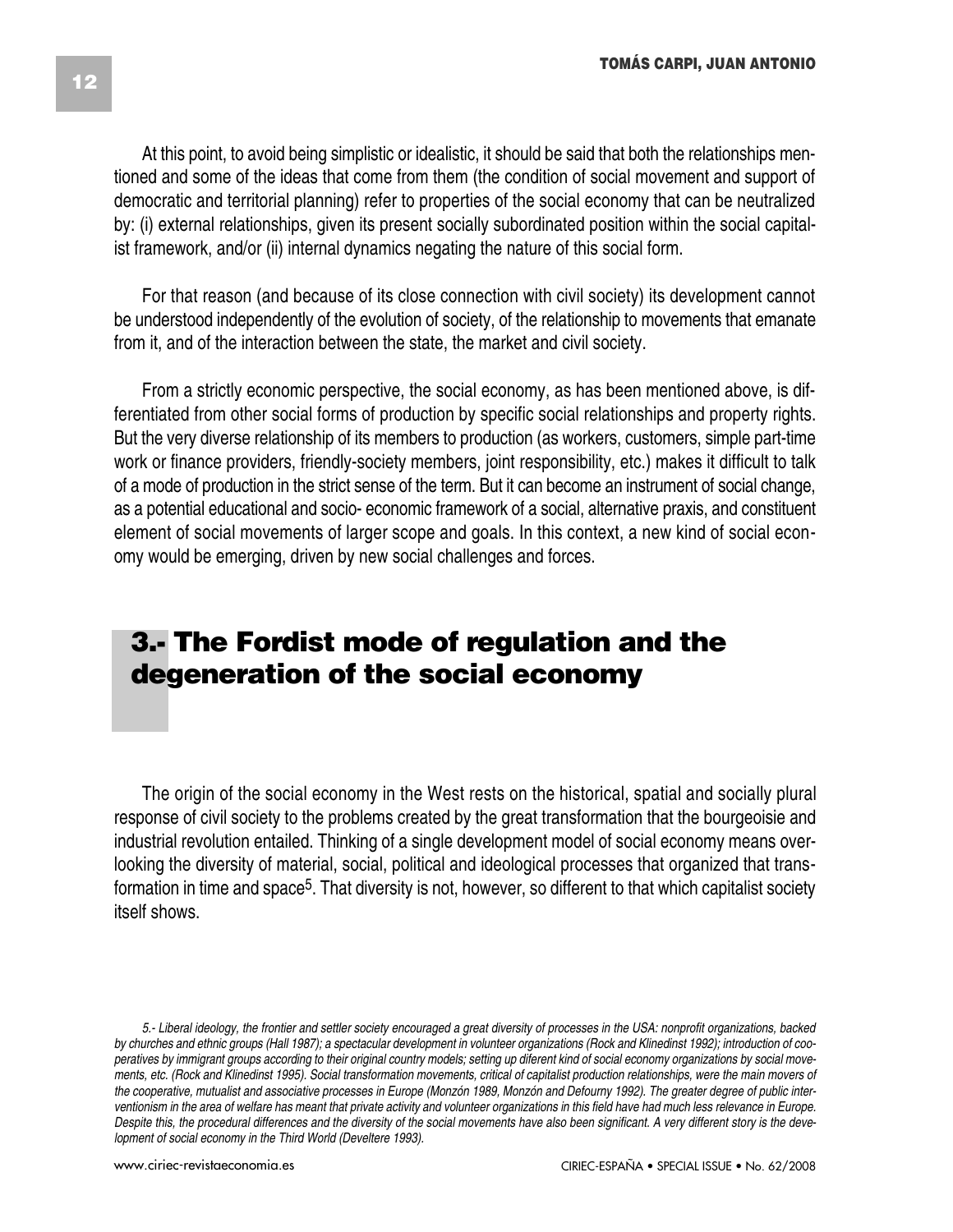#### **THE PROSPECTS FOR THE SOCIAL ECONOMY IN A CHANGING WORLD (pp. 7-33)**

What is, nevertheless, more general and more relevant to an understanding of past social economy dynamics is: (i) its relationship to other social movements (of an economic, religious, ethnic or political nature); (ii) its weakening as a social movement, owing to the encapsulation of civil society by the market and the state after the Second World War; (iii) the tendency of business logic to predominate over associative logic in accordance with the development and professionalization of social economy organizations. These three phenomena are, without doubt, strictly related to the subordinated character of this form of production within capitalist society.

The relationship to other social movements was the main originator of the social economy, in furnishing it both with the values that shape its principle of organization and the mobilization, and with the participation and creative capacity of their own members. But this relationship is paradoxical. On the one hand, the dependence with regard to social movements, whose origins addressed very specific problems and the defence of particular interests, not general values, could twist the praxis of social economy organizations in at least two ways: (i) by forming a discriminatory/partisan bias in the way they act, and (ii) by encouraging dispersion and confrontation within the social economy sector. By contrast, the disconnection with respect to other nonbusiness, socially based, movements may promote progressive subordination of the social economy's associative dimension to its business dimension, with the consequence that the organizational structure will finally impose its functional logic on the values and the mobilization and participative praxis of the social economy movement.

The progressive disconnection, since the end of the nineteenth century onwards, of the social economy from the workers' movement could be one of the reasons for the degradation (in a social and democratic sense) of the traditional social economy. Growth and pursuit of management rationalization by social economy (according to the current model), as well as leadership evolution, also played a significant role in this process, especially in sectors affected by strong competition, such as retail (Brazda and Schediwy 1989). In my opinion, however, those were not the only causes of the problem. The spread of capitalist production relationships, the concentration and centralization of capital, economic growth, the development of the consumer society in Western countries, with its influence on culture, values and information, and the development of the welfare state, as well as the neutralization of market failures through public intervention, meant that the years that followed the Second World War were ones of growing pressure on the social economy. Not only were the reasons for its very existence (unemployment, insecurity, poverty, monopoly prices, etc.) seen to have been overcome to a great extent, but exit and voice, especially the latter, turned out to be effective and sufficient ways for workers to have influence on the social and economic process.

The trend to a moral disarmament and one-dimensional man in the West, the crisis of ideas and loss of values and community ties - because of the urban way of life - as well as the independence¨ provided by new products (the car, electric appliances, television, etc.), reduced social participation and commitment. That process, linked to growing market pressures, technological changes and growing economies of scale, as well as "managerialization" of organization, decision making and management of firms in the social economy, meant that the business dimension of the latter predominated over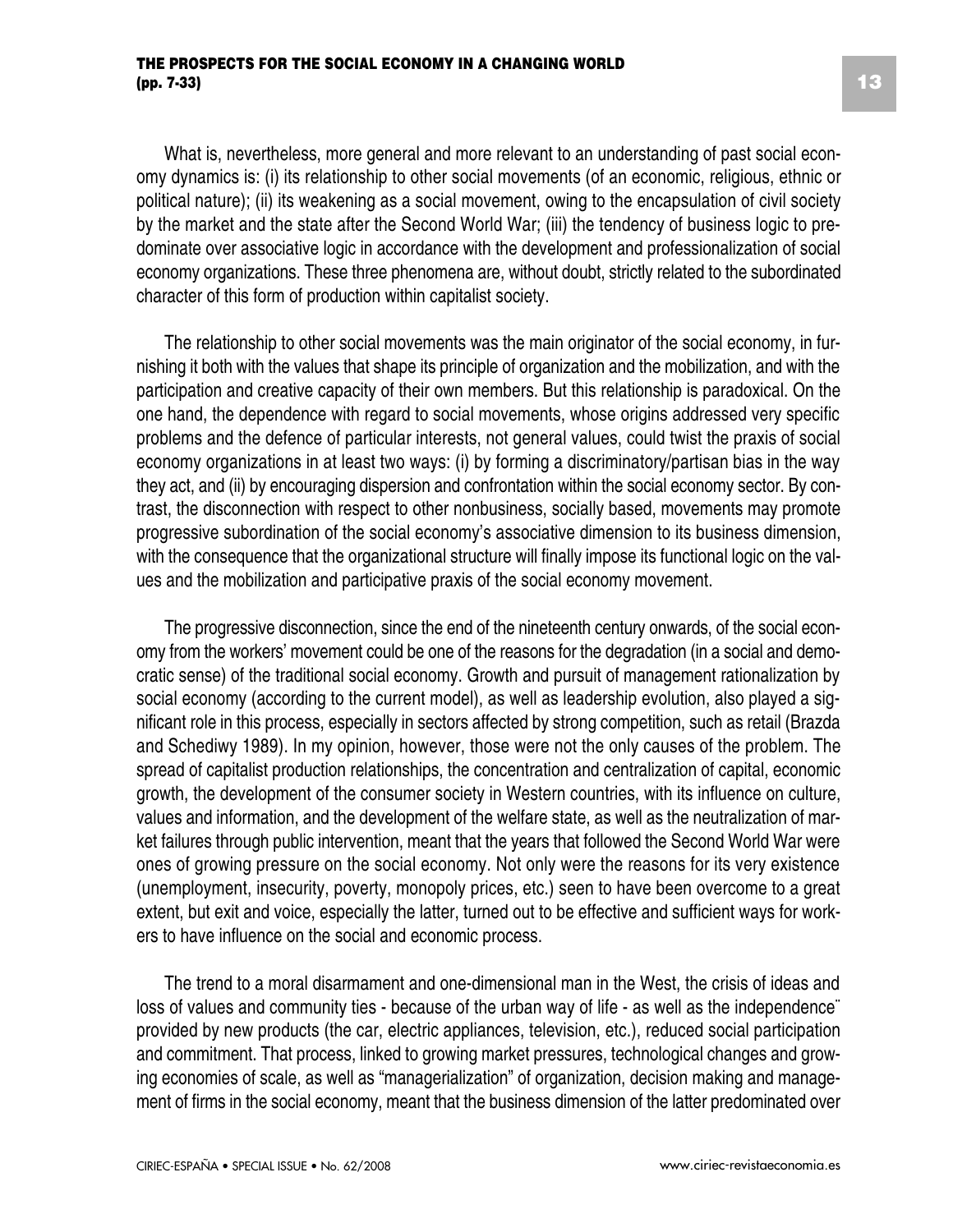the associative dimension (Baeger l994, Vienney 1994).The assimilation of the capitalist firm's values, criteria and methods, have done the rest.

It is true that the evolution of different parts of the social economy has varied with their characteristics (service or industrial sector), and nationality. Maintenance of ties with social movements or with other associations has also distorted the aforementioned trend. However, in every case, the social economy has become increasingly assimilated (via isomorphism) by the logic of the capitalist sector (Baeger 1994). Deregulation and the growing competition of the last few years have also contributed to this. The result has been the deterioration of its nature as a movement, of its social relationship and democratic praxis and, more important, its relationship with civil society and the way the members are involved in its economic and social process (Volkers 1994).

The social economy, therefore, has not only been essentially affected by the Fordist mode of regulation, as a macro-social framework, but its component firms have assimilated the organizational feature of the corresponding industrial paradigm on the micro-level (hierarchy, strong specialization, rigid regulation and single-directional management). Paradoxically, when this happened, the very basis of the Fordist industrial paradigm was being questioned by the business praxis of the emerging new economic leader, Japan.

It is also paradoxical that the new industrial paradigm should question the rigid hierarchy of Fordist organization, and should promote poly-valency and continuous education of the worker and also push for cooperation and involvement of that worker in the firm's organization, management and innovation. The reason for this was not a change in values on the part of company direction. It was due to the positive effects of this new approach on efficiency and effectiveness (Best 1990, Kaplinsky 1993). The fundamental question involves a radical change of perspective: the narrow and static traditional economic conception, guided by the idea of equilibrium, has been replaced by a socio-technical conception of the productive process, which is evolutionary and driven by the idea of creativity. In this conception man gets a central role in production.

Assuming the organizational logic and praxis of the Fordist paradigm, firms within the social economy not only renounced their social and motivational `capital' underlying their principle of organization and property rights, but also introduced the constraints to change that today torment Western companies.The most reasonable way of recovering their lost identity would be to regain, in a wise critical and progressive way, their associative dimension. In this way, their organizational coherence and competitiveness would be propelled through the propensity to involvement that the condition of membership involves.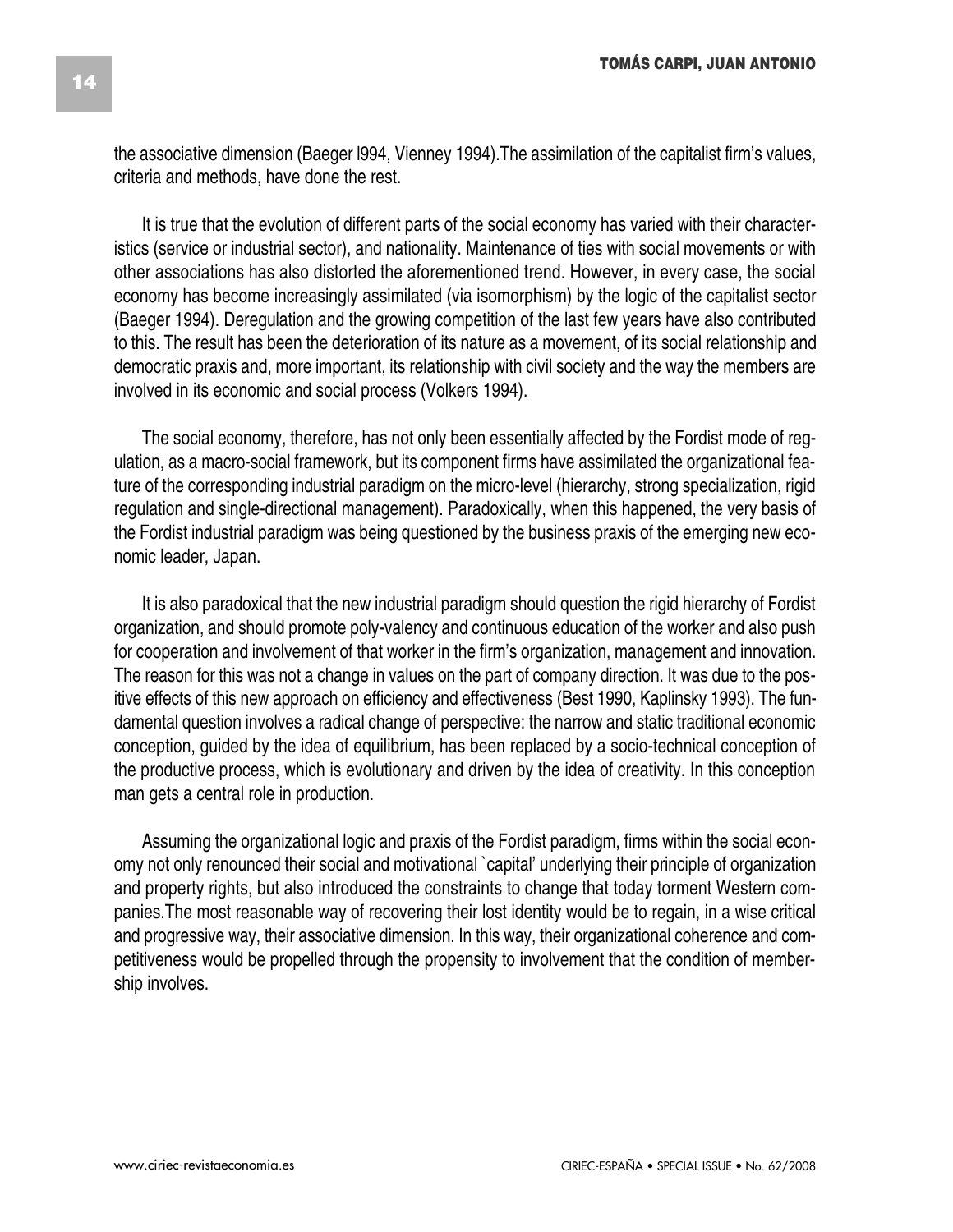# **4.- Crisis of regulation and transformation of society**

The general economic crisis, the deregulation that has followed it, the transformation of the Keynesian state (oriented towards stability and welfare) into the Schumpeterian state (preoccupied with competitiveness), and growing unemployment, has relaxed the pressure exerted on civil society by market and state. As a result there have been new possibilities for the development of civil society.

What implications for the social economy has the crisis of the Fordist mode of regulation had? All social transformations give rise, on the one hand, to unsatisfied needs, unemployment, uncertainty, insecurity, social and political tensions and the emergence of new realities (needs, techniques, sectors, social movements, institutions, etc.). On the other hand, it produces important changes in the social and spatial divisions of labour, social mobility, and new social problems. Ultimately, it is a process of creative destruction that, while generating new opportunities, creates problems (new or old). When neither the market nor the state appears capable of tackling them, civil society usually mobilizes itself to find a solution. It is here that the social economy finds a rich soil for its development.

The most critical years (1974-84) of the last great economic transformation of Western society provide evidence of the counter- cyclical nature (Ben-Ner 1988) of the development of the social economy. The comparison between the general economic trend in this period and the evolution of the social economy, using the employment index and the creation of firms as indicators, provides good evidence. A few examples will suffice. In Italy, where overall employment grew by 1 per cent a year between 1971 and 1981, employment in production cooperatives grew at an annual rate of 5.7 per cent (Guerreri et al.1992). In France, where employment hardly increased at all between 1974 and 1983, the number of cooperatives multiplied nearly threefold and their employment by morethan 1.4 (Defourny 1990, Huntzinger 1994, Cornforth and Thomas 1995). In the United Kingdom, the number of workers cooperatives increased more than ninefold and their workforce by more than 2.5 over 1976-84 (Jefferis and Mason 1990, Cornforth and Thomas 1995). In Spain, during the period 1977-84, in which employment declined at a rate of 1.3 per cent, the creation of workers' cooperatives was considerable (Monzon 1989). In Catalunia, where there is more precise information, the number of new cooperatives increased sixfold between 1971 and 1984 (Generalitat de Cataluña 1986). Something similar to the Spanish experience occurred in Portugal (Ferreira Da Costa 1987, Bartlett and Pridham 1991). In Holland, employment in workers' cooperatives was multiplied by almost eight between 1970 and 1985 (Voets 1990).

Something new has appeared, however, in recent years which gives new dimensions to the development of social economy. The first dimension has been the emergence of an alternative movement seeking both new forms of economic organization (democratic) and new market niches (natural and ecological goods, ideologically committed bookshops, etc.). Second was the growing weight of the ser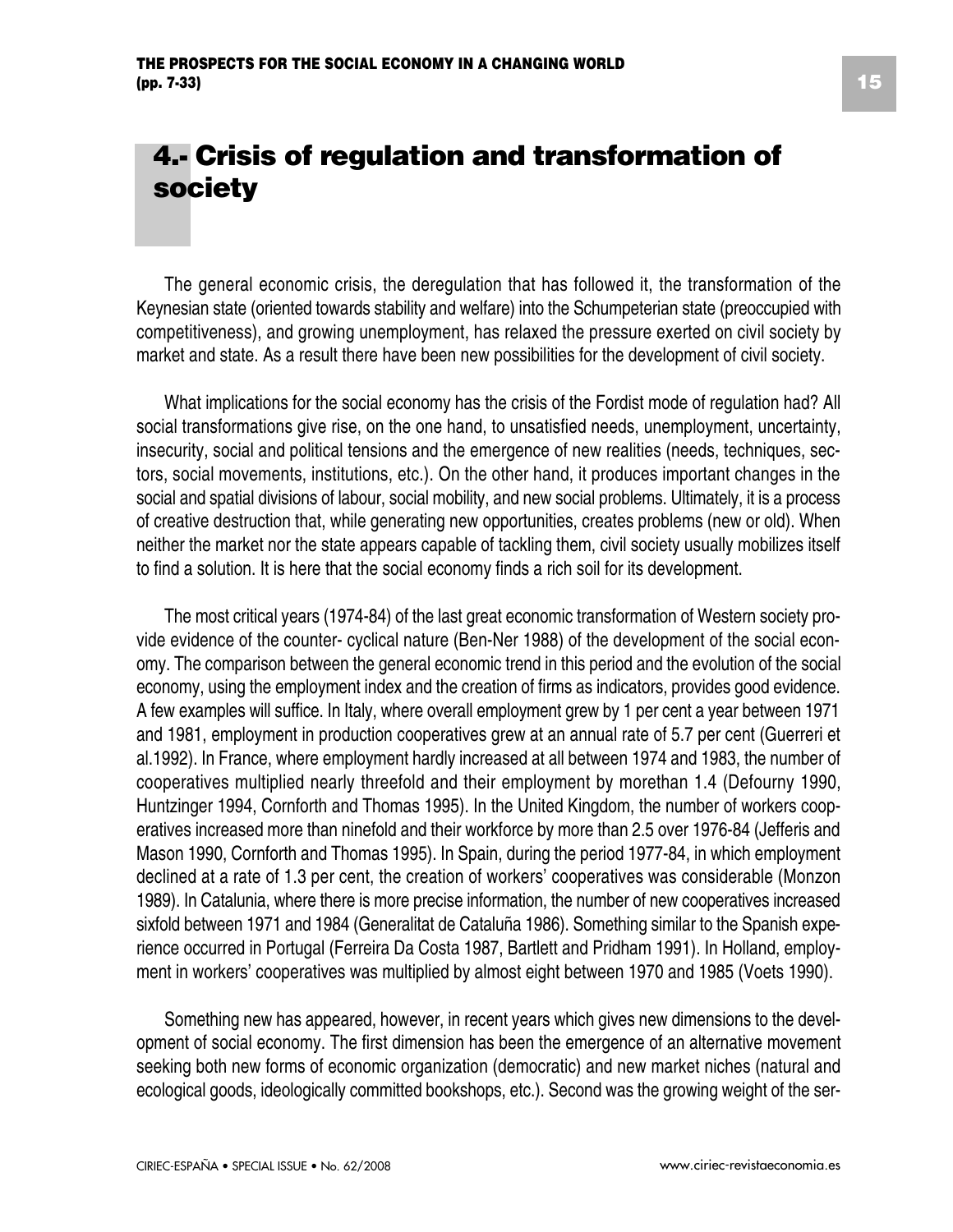vice sector (tertiarization of the economy), the development of flexible production and the externalization of functions on the part of firms, which has propelled the growth of small businesses and the feasibility of productive organizations in expanding activities without any great investment. Third, a restructuring of state activity and the externalization of public service management, stimulated by the fiscal crisis and conservative assault, with the aim of `rationalizing' the welfare state, has created new opportunities for the social economy to expand. At the same time, the recomposition of state action in social and economic affairs and the technological and economic transformation under way have created a growing number of problems and unsatisfied needs (unemployment, social exclusion, territorial decline) that have had an impact on civil society and local authorities. Consequently, alternatives are looked for outside the capitalist sector and the state.

It is no coincidence that even when, between 1985 and 1990, the Western world was going through a new period of economic reactivation, the social economy had followed an upward trend, showing in several cases a greater capacity for job creation than the rest of the economy, as is reflected in Italy (Guerreri et al. 1991), Spain (Libro Blanco 1991), Portugal (Bartlett and Pridham 1991) and the United Kingdom (Jefferis and Mason 1990).

Even if a slowing down of the trend is noticed, its rationale is not solely attributable to economic reactivation. The very weakness, or non existence, of a social economy movement, its dependence on uncertain state financing and support (which is especially significant in the United Kingdom) (Cornforth and Thomas 1995), a social and ideological adverse atmosphere, as well as deregulation in recent years, do not favour a great momentum of this social form of production. It is, on the other hand, theoretically weak to link the evolution of the social economy to the market dynamic, reducing its raison d'eª tre to the single task of creating or maintaining employment. The ethical and social components underlying its genesis, which makes it a form of production in itself, producing a differentiated symbolic world, is forgotten.

# **5.- New trends and potentials of the social economy**

What is more appealing with regard to the process we are considering is the sectorial turn-around of recent years. In contrast to the industrial, construction, commercial and mutualist activity of former days are the newly £edged services which have recently been attracting firms within the social economy. In Italy, a new form of common cause organization, the social cooperatives, came into being during the second half of the 1970s, with the aim of confronting the problem of social marginalization; these experienced spectacular growth in the 1980s and 1990s (Scalvini 1994, Borzaga 1996). The approval of Law 381 of 1991, acknowledging social cooperatives to be an instrument of the wider community's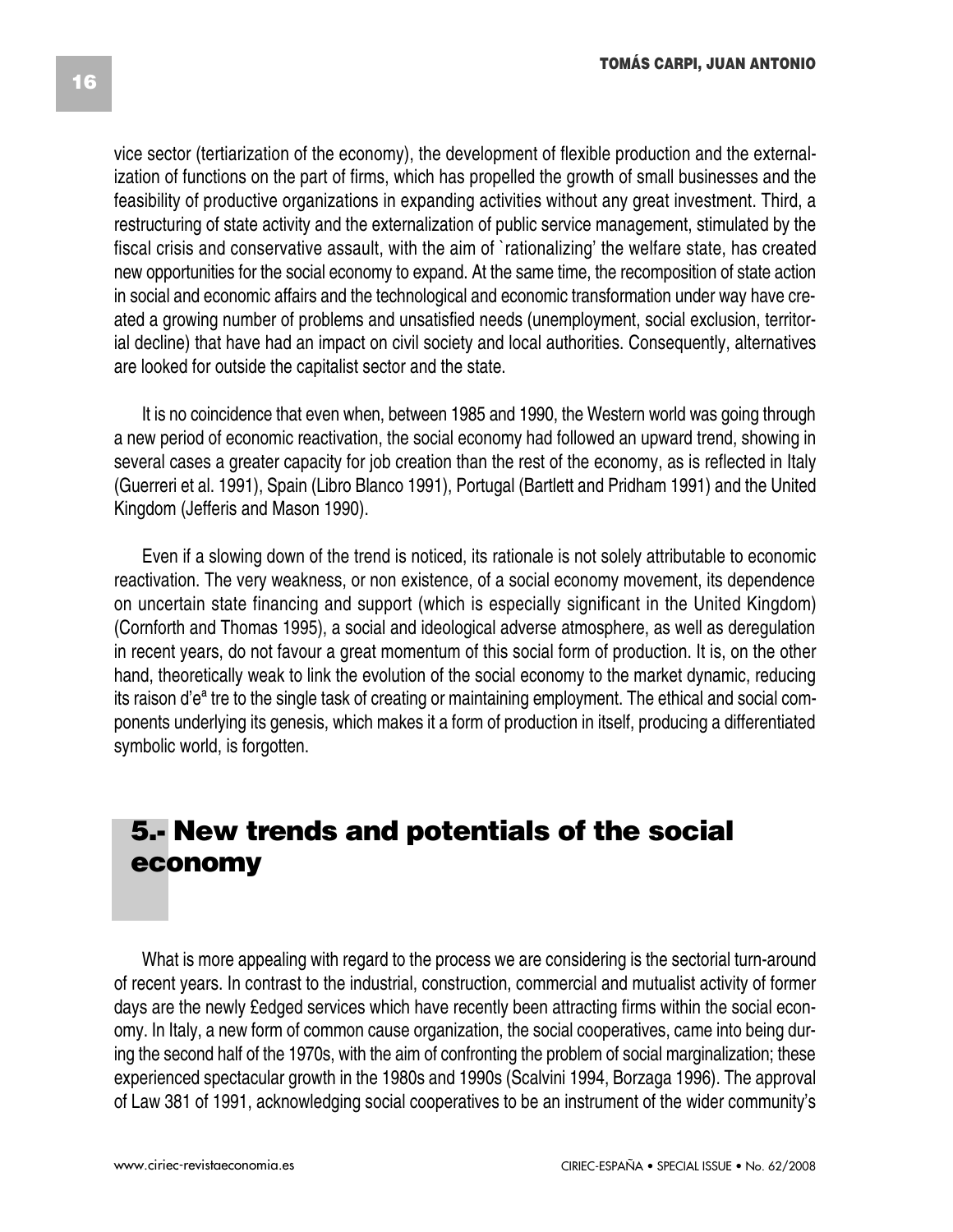general interest, has accelerated their development (Borzaga 1996). The development of cooperatives of the last few years has been carried out by social services cooperatives and social insertion cooperatives (Bidet 1994). In Spain, the SAL (Workers Limited Company) of services went from representing less than 20 per cent of such societies in 1983 to 33 per cent in 1990. Cooperatives dealing in social services are experiencing a boom. In the United Kingdom, the majority of cooperatives created have been in the tertiary sector (Jefferis and Mason 1990). In United Kingdom and Sweden, management of social services by firms within the social economy has undergone considerable expansion and the future is looking very bright (Pesto; 1994a, Spear 1994). In both cases the transfer of activity from the public sector to the social economy explains a great deal of the above-mentioned process.

The fiscal crisis, the anti-bureaucratic reaction, the search for efficiency and flexibility, in addition to the involvement of citizens, as well as the progressive growing awareness of public authorities regarding the properties of the social economy, are all generating in governments, especially at a local level, an increasing interest in involving the social economy in developing and managing social services. In the United States, the massive federal withdrawal from local housing provision has led to the growth of a nonprofit housing movement through the community development corporations (Robinson 1996).

But the most important thing in the last few years is the renewal and expansion of the social movements in a more socially committed social economy. We see a renewed vocation for creating nonprofit organizations and firms (cooperatives) for social and value-oriented reasons (democratic ideals, ecological aims, etc.) and the development of the voluntary sector committed to social and ecological goals. The spectacular growth of the human rights, ecological, cultural and conservation organizations, as well as the gradual change of attitude with regard to social economy organizational forms on the part of trade unions, is favourable to the extension of social economy. It also helps to create the conditions for its full acceptance in civil society and the re-emergence of an authentic social movement around it.

The values and conceptions that underlie such movements also aid the development of a new style of social economy, more committed to the problems of the community. However, social commitment of this kind is feasible only through forms of democratic management. Without necessarily eliminating the functions of the capitalist and public sectors, this will allow the social economy to overturn the pre-eminent position that they presently maintain with regard to civil society.

Apart from the social forces that are favourable to the renewed development of the social economy, some new economic, ecological and social trends also render the social economy potentially superior to the alternatives (capitalist firms and the public sector). Four trends deserve special mention: (i) the new economic development model; (ii) the new approach of social services; (iii) the need for the co-evolution of the social system and the ecosystem; and (iv) the trend to decentralization in planning and public services provision.

Technical and organizational changes and economic globalization, as well as the growing weakness of the state, raise two problems of fundamental social relevance: the danger of `Brazilianizing'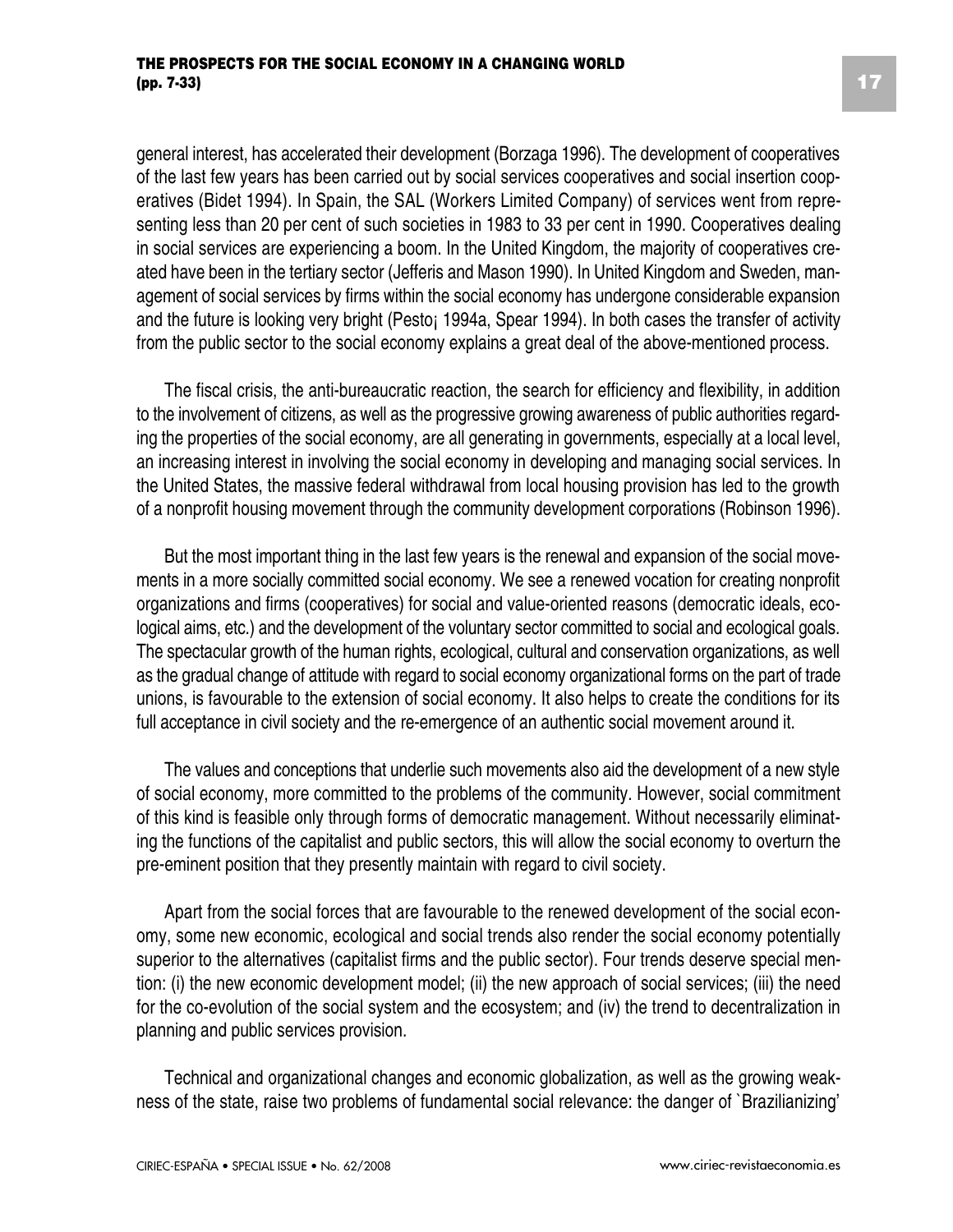Western society, with the risk of structural marginalization of an important percentage of the population, and the growing vulnerability of the territories.

Faced with the inability of the capitalist sector to solve a problem that its own developmental logic has created, the improbability that the state (ever more deprived of efficient regulation) can achieve it, and the proven inefficiency of bureaucracies in mobilizing the creativity and confidence of the citizen, the search for new mechanisms for participative and endogenous problem solving is encouraged. Those mechanisms are only found when civil society is capable of creating its own circles of organization Voice, involvement and loyalty are, in such cases, the most solid response modes of its members: voice to deal with the state, involvement and loyalty to deal with their own associations. Its success is what may allow the full exercise of the exit in relation to market. As social development and reinsertion mechanisms, and as an instrument of local and community development, the different forms of social economy and the associative network with which it must integrate should constitute the cornerstone of the strategy. As it tries to satisfy social and economic needs, this strategy can be the vehicle for self-reliance and self-respect, and the basis for a participative democracy.

Several experiences prove the mobilizing and self-developing capacity of civil society in the context of local and community development. The associative movement has been capable of making effective involvement and loyalty, in order to achieve its social and economic goals, mobilizing the organizational, productive and creative capabilities of problematic groups and depressed areas through cooperative, associative and self-help organizations. The Community Development Corporations in the USA, created in the 1960s in order to deal with socio-economic problems of city suburbs, are a relevant experience in the Western world (Perry 1987, Favreau 1994). Their role in community-sensitive regeneration of degraded urban areas, mobilization of marginal groups for self-help and social participation, and upward mobility of their employees, in the last few years, has been of growing importance (Vidal 1992, Robinson 1996). Since the 1980s, Quebec has become another very interesting experimental field of associative responses to serious economic problems, through community economic development corporations and union solidarity funds (Fournier 1993, Favreau 1994). Several examples of local development and marginalized suburb social regeneration strategies carried out in Europe also show the role played by different forms of social economy. Not less important are the worker reinsertion roles played by nonprofit associations, alone or with public support (some examples appear in Defourny and Simon 1995). In the Third World, the strategies of "agropolitan" development, resting on cooperative and solidarity organizations, stand out, as does the role played by the popular economy, as shown by the Santiago de Chile example (Larraechea and Nyssens 1994).

The new approach of the health and social services (driven by both the efficiency and effectiveness criteria), which give priority to prevention over cure and demands the involvement of the community, questions both market provision and the exclusivity of public sector provision because of its problems of flexibility and communication with co-producers. The engagement in those functions of an associative network originating from civil society is, again, the only guarantee of efficient and effective implementation of that approach.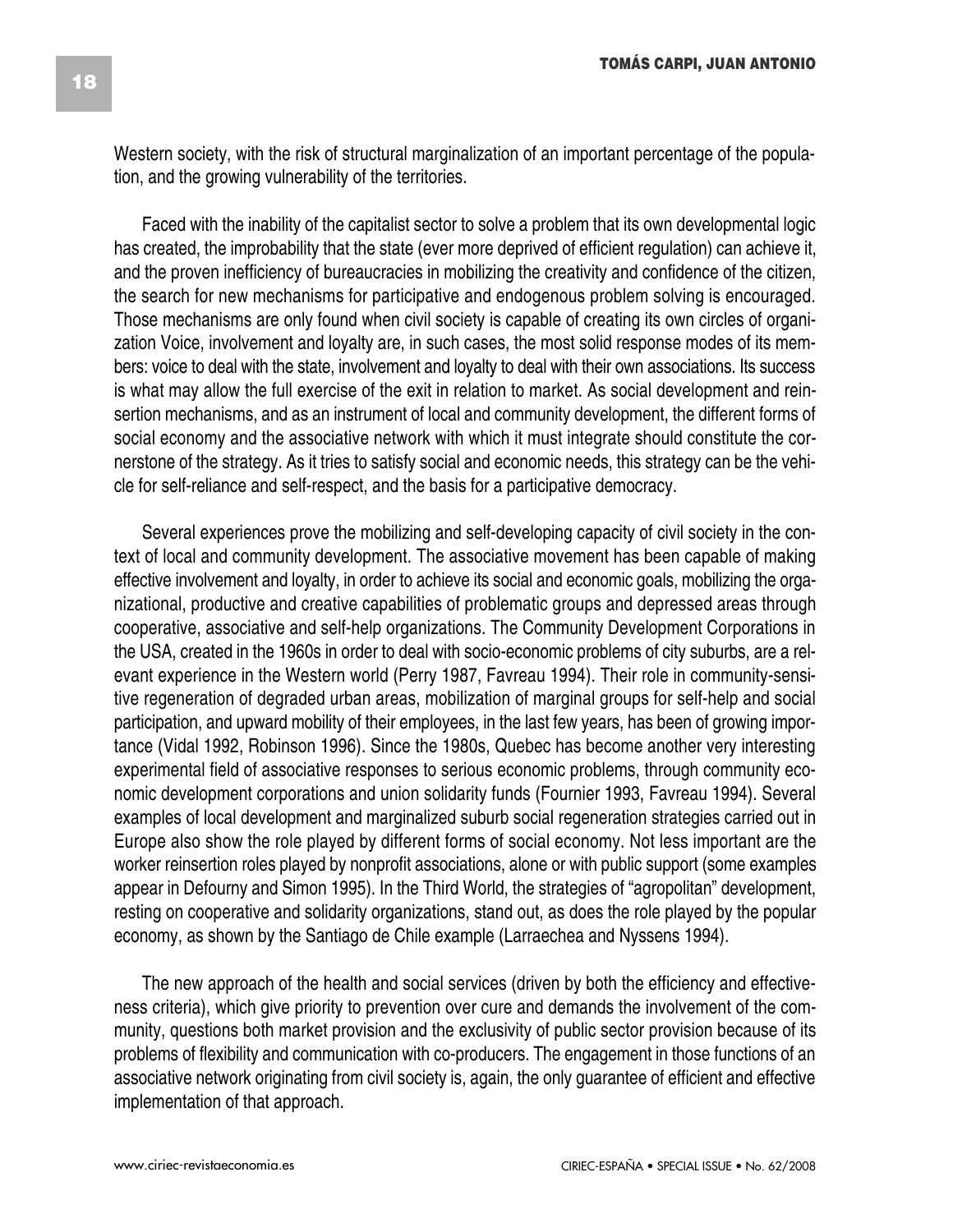#### **THE PROSPECTS FOR THE SOCIAL ECONOMY IN A CHANGING WORLD (pp. 7-33)**

As Von WeizsÌcker (1993) observes, we are abandoning the century of economy and entering into that of ecology. The Western style of life will have to change if man values his survival. The exchange value of objects will have to be increasingly subordinated to the use value (not only with regard to the needs and satisfactions of human beings, but also because of their effects on the biosphere). The consequences of this are many, although here we are only concerned with pointing out two of them: (i) the change of values and praxis that it can entail and (ii) the change of both the relationships among people and citizens' response mechanisms. Both consequences point to a cultural and social climate that is favourable to the development of the social economy. A new style of development, more endogenously sustained, more plural, more democratic, and more egalitarian is required (Daly and Cobb 1990). The eco-development and the commitment of civil society that this implies will make the social economy of fundamental importance.

From a more immediate perspective, it is evident that the political demands of change, as well as the cultural implications of the environmental challenge, will give rise to (as is already happening) associative development and social mobilization. It is possible that we are at the beginning of a civil society mobilization without precedent. But such a mobilization should not end in the exercise of the voice, despite it being very important. Social learning of new values and new routines, a coherent change of lifestyle and the transformation of the inherited material structure will require not only citizenship involvement, but also mechanisms of flexible collective action, inspiring confidence and endowed with a mobilizing capability.

The decentralizing trend that is driving the structural policies (especially the social environment, development and cultural policies) clearly favours the participative forms of planning and management. That decentralization facilitates the definition of a more fluid communication between the public sector and civil society, putting forward the development of small social agents and their involvement in decision making and public management. These agents, whose activity is usually oriented on the local level, are grounded in personal involvement, self-management and group responsibility strategies (Garcia Roca 1992), constituting multiple forms and varied combinations of social economy.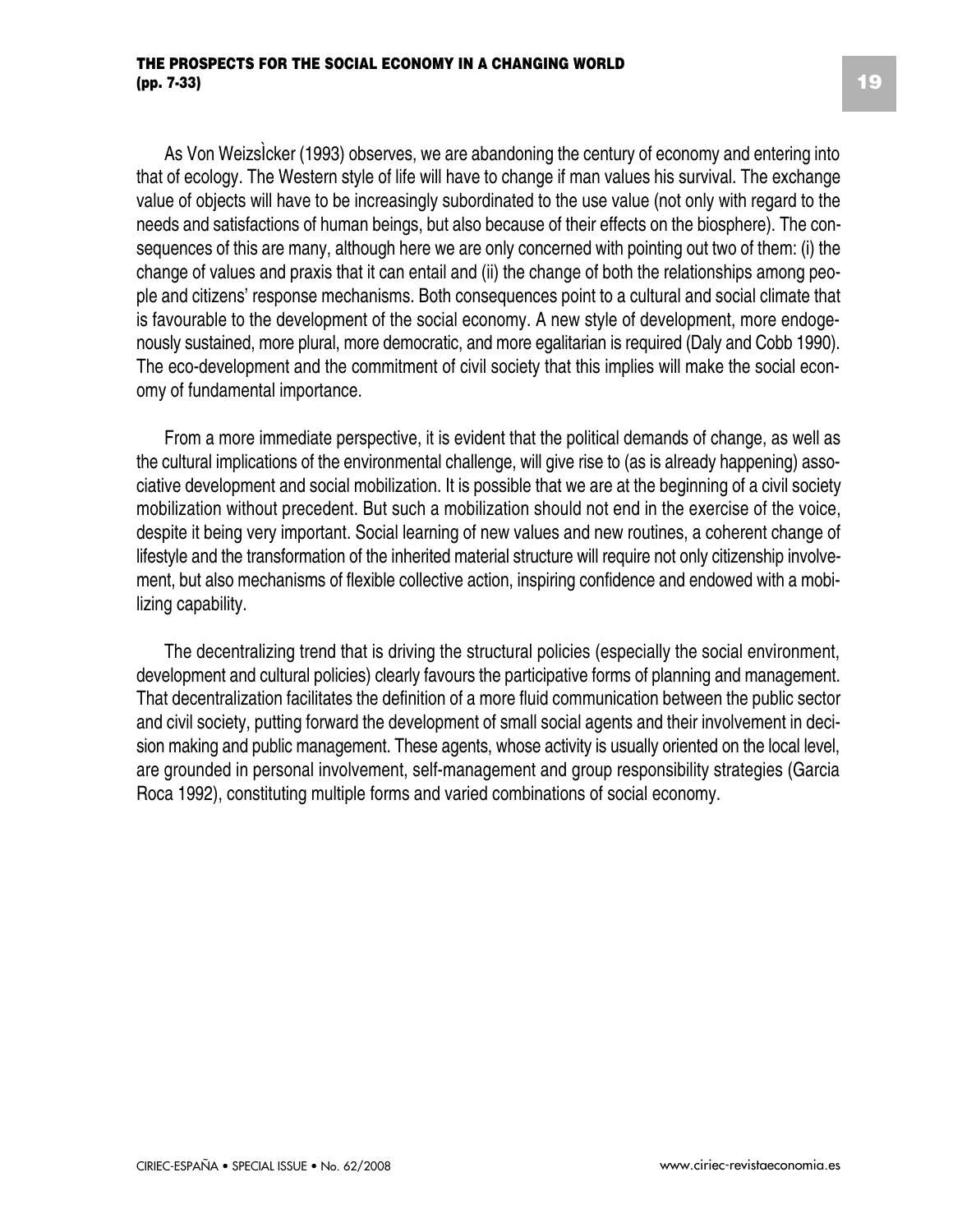### **6.- New problems and new criteria**

Contrary to what many people believe to be the spirit of our times (deregulation), the magnitude and consequences of the emerging problems and challenges require greater intervention and public regulation. Nevertheless, a distinction should be made between public function (obligation to attend) and provision (to render service) (Subirats 1992).The fact that the state would assume responsibility for changing present institutional frameworks (e.g. introducing environmental rationality in social dynamics), for providing the necessary resources to guarantee the social needs and equal opportunities for everybody (in accordance with the principle of universality), as well as for planning and control, does not necessarily imply its involvement in their management .Many methods are feasible and it is necessary to analyse them.

Without attempting to tackle in depth such a large and complex task, it is useful to present briefly some ideas about evaluation criteria and properties of alternative organizations.

The allocative efficiency criterion has been, up until now, the most influential, both in theoretical and political debates, as well as in practice. Mainstream economics and the dominant interests have imposed it. But nothing could be more dangerous than to submit the future of society to only one criterion that, apart from its partiality and static character, does not involve more value (which, however, is not to be neglected) than that of pursuing the reproduction of dominant values at a given moment. Its instrumental character is too restrictive for it to be a leading criterion on its own, especially in a changing world. In this case only explicit end values and dynamic criteria are suitable.

Resorting to the guiding role of values and making them explicit, considering the challenges and problems facing mankind, is the only legitimate way of dealing with socially significant criteria. Therefore we must put the evolution of man (as object and as subject of social action) at the centre of the scene, relegating to second place a criterion (that of economic efficiency) that only serves to evaluate very partial and short-term results of human action.

Neither environmental problems nor social exclusion and territorial decline can be effectively tackled without the involvement of individuals and communities, and this implies consciousness and responsibility. Environmental effectiveness and sustainable development need changes in values, beliefs and attitudes, capable of defining both individual and social behaviour coherent with the normal evolution of ecosystems and a new direction to institutional change in support of co- evolutionary development. Not only a new technological trajectory is necessary, but also a new rationality (Daly and Cobb 1990, Le<sub>i</sub> 1994, 1995). That is why the educational dimension is so necessary to the new social trajectory. Besides, the uncertainty and risk that the sustainable development strategy involves calls for an organizational flexibility, and citizenship and community involvement not known hitherto. The environ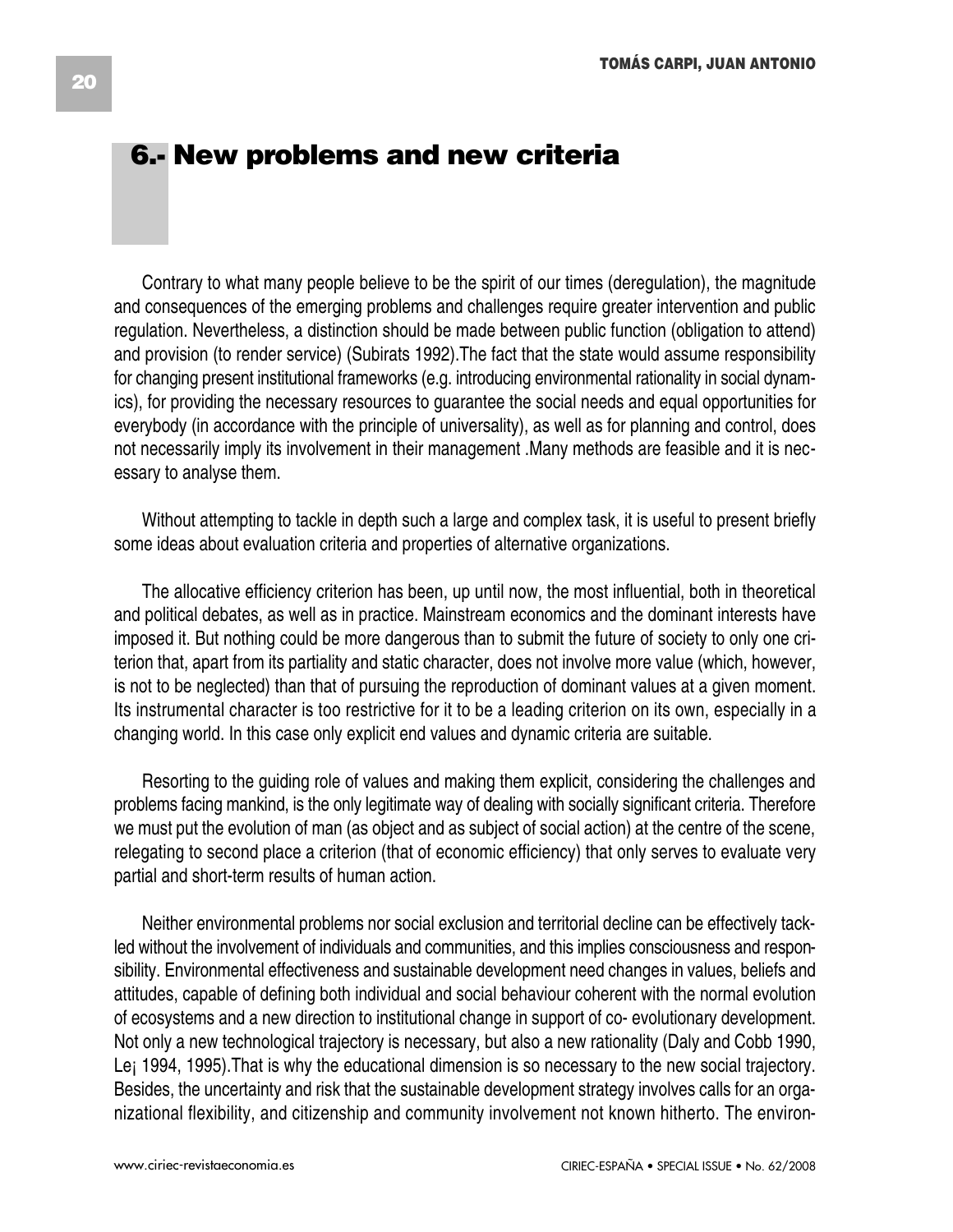mental rationality and the challenges of sustainable development are in need of a holistic approach of social action that the single economic criterion does not allow for.

Problems of exclusion and in the development of local services can be considered in a similar way. On the one hand, their consideration and treatment are not only in need of an integral conception of man and community, but they require citizenship and community mobilization, institutional creativity and a redefining of relationships in order to prevent the vicious circles of exclusion and territorial decline. On the other hand, social synergies and active involvement of users and relatives in local services are a better way for a coherent specification and setting up of quality criteria, via a creative dialogue between users and suppliers. Besides, the way the citizen is involved in change significantly affects his mode of life in its largest sense (Mengin 1994, Laville 1995). Therefore, from a democratic and welfare point of view, neither the scope of citizens' participation nor the constraints that the regulating organizations impose on his creativity and good judgement are matters of indifference. The product at issue cannot be produced in ways that do not involve substantial elements of the citizen's life (Tomas Carpi and Garcia Roca 1994).

Consequently one may infer that axiomatically and historically new criteria, other than that of economic efficiency, are required. They should be explicitly impregnate withvalues and they should introduce a dynamic bias to analysis. The first of the fundamental criteria to be proposed is learning. It is supposed that man is to a great extent a product of his praxis and vital experiences, and both are essentially defined by the institutional and productive framework. Consequently, if consciousness, freedom and socially committed praxis are basic values and a requisite of responsible social behaviour, the learning that the social and economic processes involve, in terms of such values (related to the enrichment of man, adapting capability, critical sense, etc.), turns out to be fundamental in order to evaluate their social and historical sense. Therefore, the social forms of producing goods and services are not only concerned with economic results, but also with education. To consider only the former means not only to exclude socially significant issues, but to place obstacles to a critical and explicitly valueoriented analysis. In so doing, social science models are a rationalization of the existing social reality.

The second fundamental criterion to be proposed is involvement. Consciousness (thinking globally) requires committed action (acting locally). The assessment that we make of social and organizational forms will depend, from this point of view, on the capacity to cause a conscious, critical and responsible involvement, which is the axis of a dealienating and ethically committed learning.

The complexity of the problems that affect us today, the uncertainty over development and the uncertainty and experimental nature of the solutions, require flexibility in ends, instruments and behavioural frameworks. Therefore a new criterion arises, that of flexibility, which is operationally fundamental. The assessment that we make of organizational forms, of the learning process to which they contribute, and the involvement they stimulate, must be guided by: (i) their ability to perceive the new; (ii) the speed, transparency and truthfulness that they produce in the communication of novelty, and (iii) the versatility of their management mechanisms.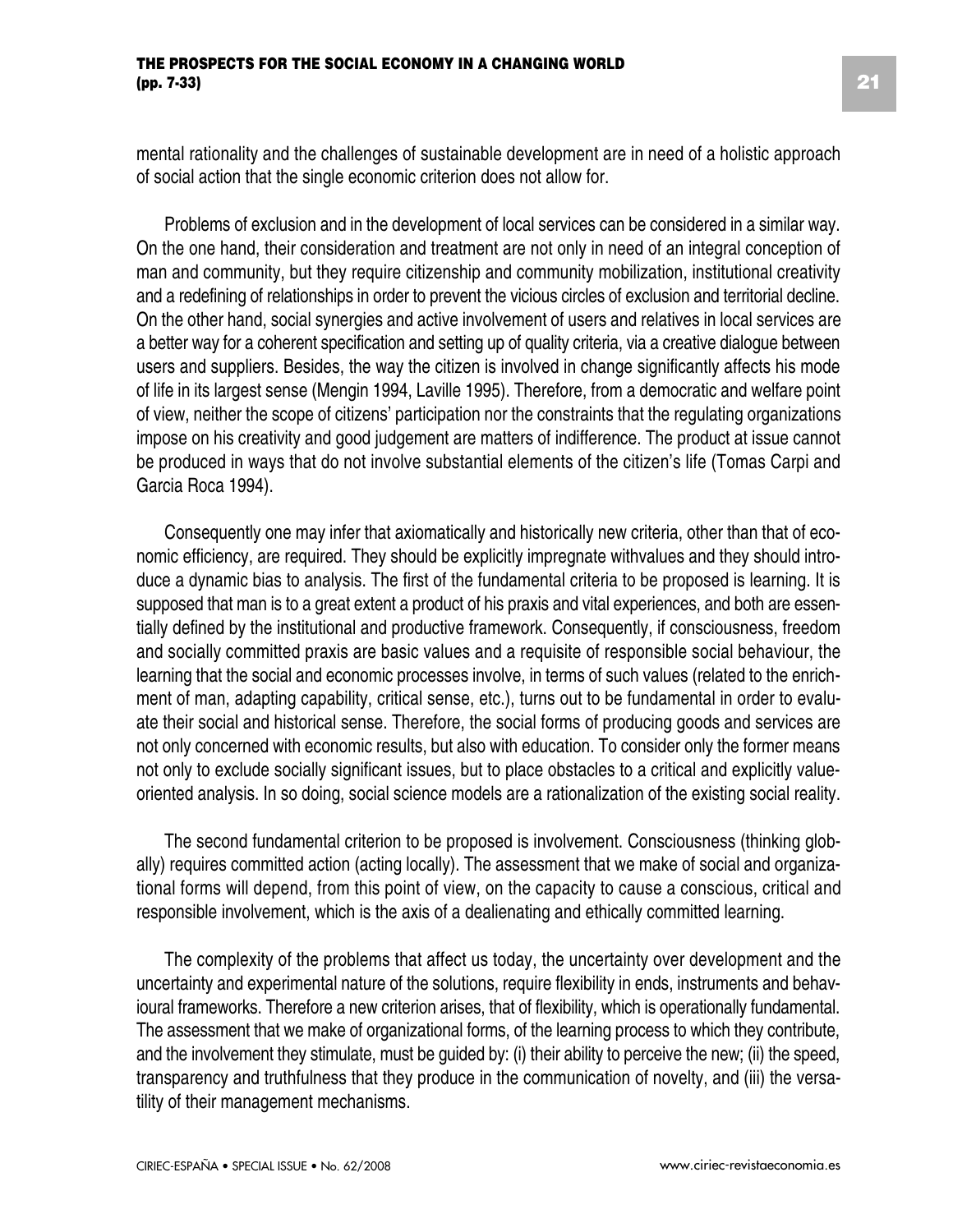In such a context, moreover, the ability of social organizations to contribute to human creativity, to the development of the innovative potential and institutional innovations in tackling the emerging problems and solutions, is fundamental. Thus, creativity constitutes the fourth proposed criterion.

Considering that, as shown by the new industrial paradigm (Kaplinsky 1993), learning, involvement, flexibility, and creativity are the basic conditions of dynamic efficiency, it is logical to infer that the new criteria are perfectly in line with the demands of economic rationality. However, while the economic rationality is concerned only with the means, considered as neutral, the aforementioned criteria not only introduce values into them, but maintain a relationship with the definition of the ends, considering that they are concerned with the evolution of man, producer of both ends and means. This property is especially important in judging management methods when the objectives cannot always be defined a priori with accuracy, as happens with social policy, nor are the instruments socially neutral.

Obviously, the characteristics of the proposed criteria and their plurality considerably complicate the work of evaluation, as opposed to the simplicity of the economic efficiency criterion, but it is no less certain that the partiality and static character of the latter make it of little significance in guiding a socially and ecologically responsible social praxis. On the other hand, considering that what matters in those issues is the capacity of the organizational forms for creating the conditions giving rise to maximum achievements according to the four aforementioned criteria, we are concerned with effectiveness, not efficiency.

Finally, the security criterion is useful in some circumstances, particularly when dealing with local development. Apart from other considerations, the mobility of a capitalist firm, especially the large ones, makes it a more insecure instrument than the public firm (which can be affected by the voice) and much more than the social economy (affected by the involvement of the members in a community, and loyalty to the territory which gives it life).

# **7.- How alternative organizational forms stand with respect to the new criteria**

Through its social, economic and educational aims (Pesto¡ 1994b), as well as its associative dimension, the social economy seems, in abstract, especially well situated to satisfy the aforementioned criteria. In those fields in which consciousness, mobilization, reconceptualization and social integration are important, the social economy and the associations around it define the framework and the mechanisms capable of producing significant results with respect to the new criteria. This occurs in fields like social services, heath care, social development and environmental management, where not only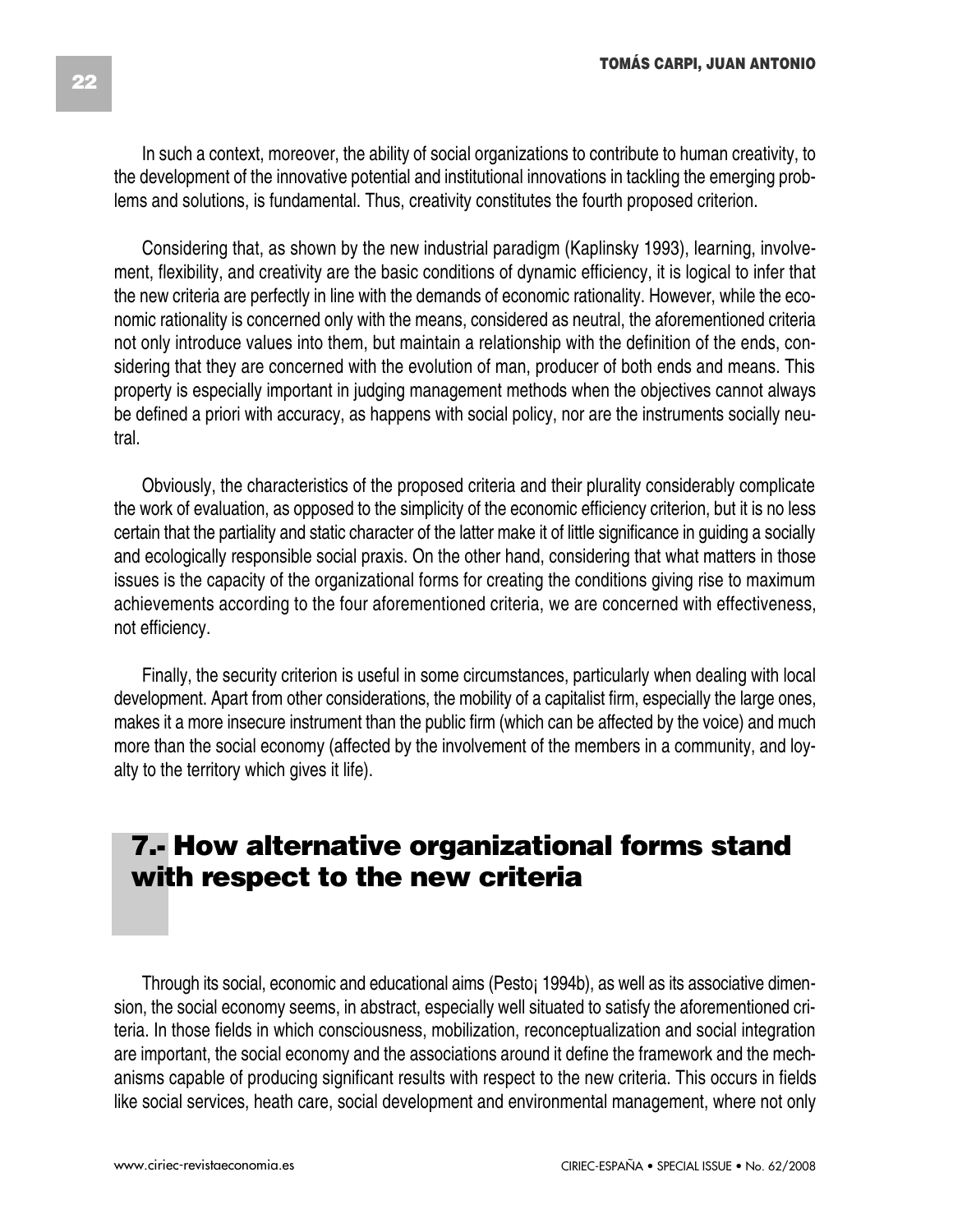producing goods is the aim, but also new values and new practices (man is subject and object of production in its highest expression).The low capital intensity of the activities implied, as well as their public character, make the option realistic for social economy organizations.

As has been said before, the potentialities of the social economy are not spontaneously realized, much as the propensity to efficiency and innovation of the capitalist firm are not realized when the competitive market is absent. What characterizes the social economy and gives it advantages for satisfying the above criteria is its coherence (in terms of goals, rationality and principle of organization) with social movements. Therefore, only its full integration in civil society, as an economic and educational product and instrument of the latter, will allow the full development of its social and economic potential. By contrast, its strict submission to the market logic significantly restricts its educational and social innovation capacity.

These considerations lead on to the relevance of the interaction between the three levels defining every social process: the micro, the meso and the macro. The associative development and the creation of solid social movements are processes of great importance on that score: for stimulating the social economy from below, guaranteeing its commitment with the aforementioned social ends and the educational function that is proper to it; and for influencing the institutional change and the public action in order to define a framework able to make those ends compatible with the economic functionality of the social economy within a society where the market is accomplishing allocative and accumulation functions. The meso-social level becomes fundamental to the social economy in the setting up of territorial sociopolitical networks aiming to mobilize and develop resources, to organize the economy in a sustainable way and to offer and demand certain services.

Productive organizations within the social economy (the micro- social level) can contribute not only through their economic and educational potential, but also through their potential for democratic participation. Citizens and community have in associative forms of production an instrument for influencing directly and systematically the process of production and management, as well as a field for democratic learning and experimentation, a mechanism of autonomy in the face of market alienation and the bureaucratic power of the state.

To what extent do the other organizational forms (capitalist and public sectors) satisfy the new criteria? The strictly lucrative goal of the capitalist firm, the strategic rationality that underlies it, its very limited ability to mobilize community creativity and involvement, as well as the commercial bias that is given to learning, considerably restrict its achievement on three out of the suggested new criteria, especially the security one. Only on the flexibility criterion can it achieve significant results when adapting its organization to this aim, but frequently at high social cost.

Pestoff (1994a) distinguishes between ordinary consumption goods and minor services (hairdressing, cleaning, short-distance transport, meals out, etc.), on the one hand, and durable consumption goods and major services (education, social services, child care, hospital services, conservation,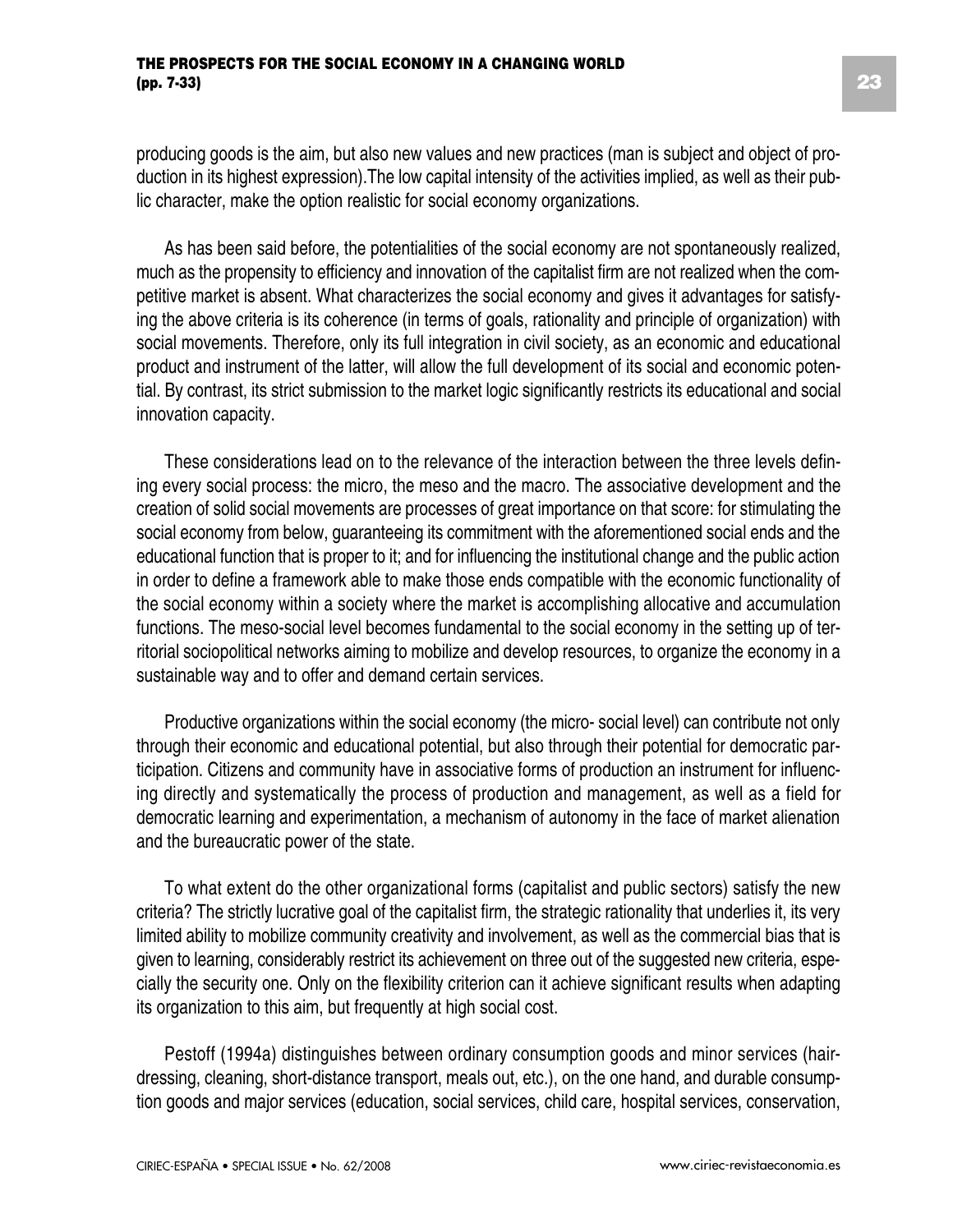forestry, etc.), on the other. In the first case, the commercial relationship (via exit) can be efficient and effective, but in the second, voice and involvement are potentially more effective.

Consequently, in these cases the social economy and public sector have advantages over the capitalist sector.

As regards the public sector, the bureaucratic organization and rules that define it, the standardization that it requires, the lack of confidence that it generates and the demotivation of citizens' involvement that it produces, mean that the theoretical results of its management can present weaknesses. There also serious deficiencies appears in implementing learning, involvement and creativity criteria, while that of flexibility is only exceptionally satisfied.

In a changing reality, with emerging problems and potentialities, the social economy, with its extraeconomic goals and democratic organization, has the additional advantages of a greater prospective ability and capacity for institutional innovation, since it is able to involve community and voluntary forces  $\land$  with their pluralistic nature  $\land$  in seeking of new ways of organizing and mobilizing people and resources, facing up to problems, creating social consensus, and improving policy implementation (Hirschman 1986, Robinson 1996).

Certainly, not all forms of social economy are equally suited to satisfying the above-mentioned criteria. In this respect it is necessary to distinguish between the `social economy firms in the market' committed only to the interest of their members - and the `committed social economy', whose aims are social and public. While the former are theoretically able to satisfy the criteria with regard to their members, the latter are able to extend this capacity to a larger group of citizens.

# **8.- Weaknesses of the new social economy and obstacles to development**

The challenges posed to the social economy demand of it a perspective, a spirit, which for several of its traditional, more widely recognized forms, is a real novelty. We should not forget that traditionally the social aim of cooperatives and mutual organizations did not go beyond the interests of their members. The general and public nature of the objectives to be satisfied within the framework of integration and social promotion, environmental action and local development, for example, require the taking on by social economy organizations of aims of citizenship and community in their largest sense, as the Italian law on social cooperatives shows (Scalvini 1994).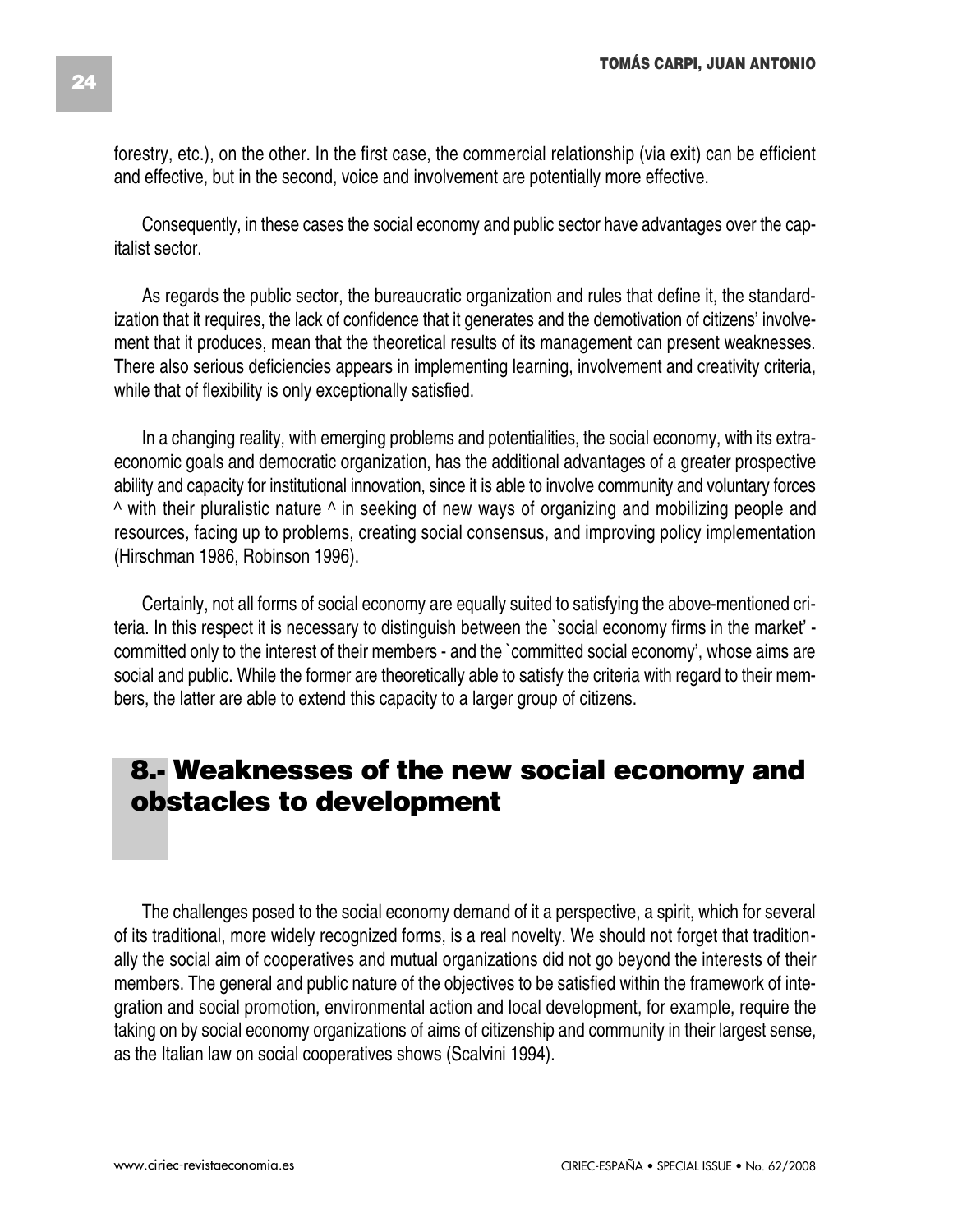This new dimension reaffirms and consolidates the radical change that the social economy is undergoing. Such a change is not only, however, in the sectoral field and objectives. The aim of service to the community that is conferred upon it not only introduces an important variation of content and motivation to the social, communicative and relational action of the social economy, but also means a change in its development constraints. The risks of degeneration that were observed in the past may be reduced, but the dangers of sectarian politicization may increase as they take on functions of a public nature. The challenge posed to the social economy movement in preserving its identity, when it competes with the public sector, is not less thanwhen it confronts the capitalist sector. Bearing this in mind, it is necessary to respond to the dangers of degeneration. The moral, democratic and critical reinforcement of the movement and the commitment to education as an exercise of freedom must be a priority in the renewed strategy for the development of the social economy.

The present weakness of the social economy, due to both its relatively small part of gross national product and its social inertia, is undoubtedly a source for possible evolutionary degeneration within a context of the booming public demand for its services. The first risk derives from the possible loss of independence with regard to the public administration; its critical capacity might be reduced and, consequently, the social exercise of the voice diminished. The second has to do with the possibility of degeneration for `genetic' reasons, leaving aside its movement characteristic.

There is the quite general impression among nongovernmental organizations that any agreement with the public sector diminishes their organizational independence, and especially their operational management (Subirats 1992). Such pressure tends to formalize the organization, running the risks of bureaucratization, growing rigidity and loss of innovative capacity. These risks increase with the size and growth rate of the organization (Korten 1989).

Certainly, in theory, the danger of succumbing to control by the public administration exists, especially when dealing with small organizations. However, the fears are often exaggerated and the argument lacks consistent empirical support. Research on the experience of several countries does not sustain this hypothesis (Kramer 1987). Nevertheless, defining the institutional and political conditions that would guarantee a balanced relationship between the state and the social economy is a practical requirement. To achieve its effective materialization, the level of organization and strength of the social economy movement and its associative environment need to be considered.

A balanced relationship with the public administration, far from being detrimental to social economy organizations, could be very beneficial to their development. The fulfilment of certain contractual requisites (subjecting itself to regulations, control of results, practices regulation, etc.) can bring benefits from the point of view of management (Kramer 1987), effective achievement of social objectives, democratic practice, better technical services, workers' and managers' learning, self-control, innovation and management evaluation. Moreover, some of the weaknesses of the newly £edged organization (spontaneity, organizational deficits, improvisation, tendency to take risky decisions, etc.) may be neutralized, so avoiding possible degenerative processes and harmful practices (e.g. unjustifiably high salaries to management personnel).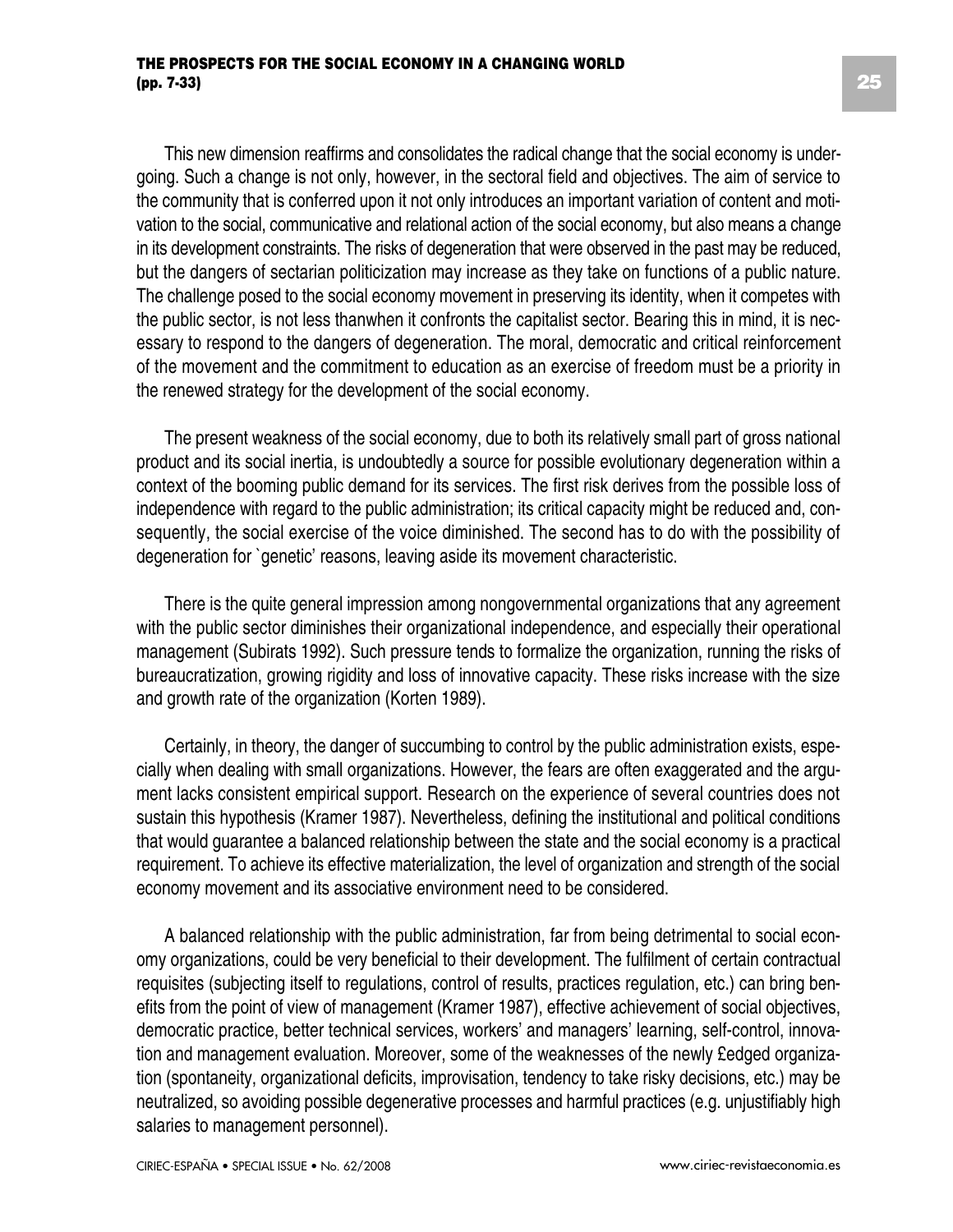Financial dependence on the public administration is considered a potential danger to the exercise of criticism of public policy and to the determined defence of concrete social interests, the main commitment of associations and non govermental organizations (Subirats 1992). That danger exists, but it should not be exaggerated. Management responsibility allows one to gain scientific and technical knowledge as well as political realism, which often moderate postures. In any case, the danger of loss of a capacity for criticism must be confronted by maintaining a close relationship with civil society and by creating mechanisms that guarantee self-criticism and self-evaluation (Korten 1989).

Of greater worry is degeneration due to `genetic' reasons. The present weakness of the social economy, the lack of experience and weak involvement of grass-roots associations in management, plus the present government strategy of promoting social economy experiences without associative support, leads one to fear an outburst of social economy under state tutelage and without social and explicit ideological support.

An important problem is that of financing. First, economic dependence on the public administration may pose functional problems of undoubted importance for financially weak organizations. The delays with which certain public administrations frequently make their payments tend to lead to cashflow problems, which not only hinder efficient management, but also put the continuity of the firm in danger. This means that reforms of certain state practices have to be undertaken as an objective of relevant strategic value in the development of the new social economy.

Second, financing working capital can be a serious problem, even when the necessary initial investment is small. Independently of the members' dislike of risk, or of the combination of risks which the working member runs (Thomas 1990), the fact is that many people interested in the development of such firms lack the necessary resources to start the activity soundly. That weakness is not only the result of the characteristics of the social form, but also of the market. In any case, it constitutes a serious feasibility problem for the social economy, under-capitalization being the fundamental cause of poor firm results in this sector (Thomas 1990).

Recourse to public financial support (in terms of employment subsidies, grants for activities, subsidy loans, etc.), to sympathizers or financial institutions in the social economy, as well as territorial development and social insertion funds, are appropriate ways of overcoming the problem. For this to be effective, however, pressures on the state, mobilization of civil society and/or a clear commitment on behalf of the social economy movement itself are necessary (on the lines shown by the Caises populaires Desjardins) (Lachance 1990^91). Very important also is the capacity for mobilizing resources by associations and foundations committed to specific social objectives.

The lack of managerial ability is also a very frequent problem within the social economy, affecting both the establishment and the development of organizations. Given the more egalitarian distribution of their salaries, competition for staff from capitalist firms often deprives them of their most qualified personnel (Vanek 1989). However, the social trends may provide for more sensitive and committed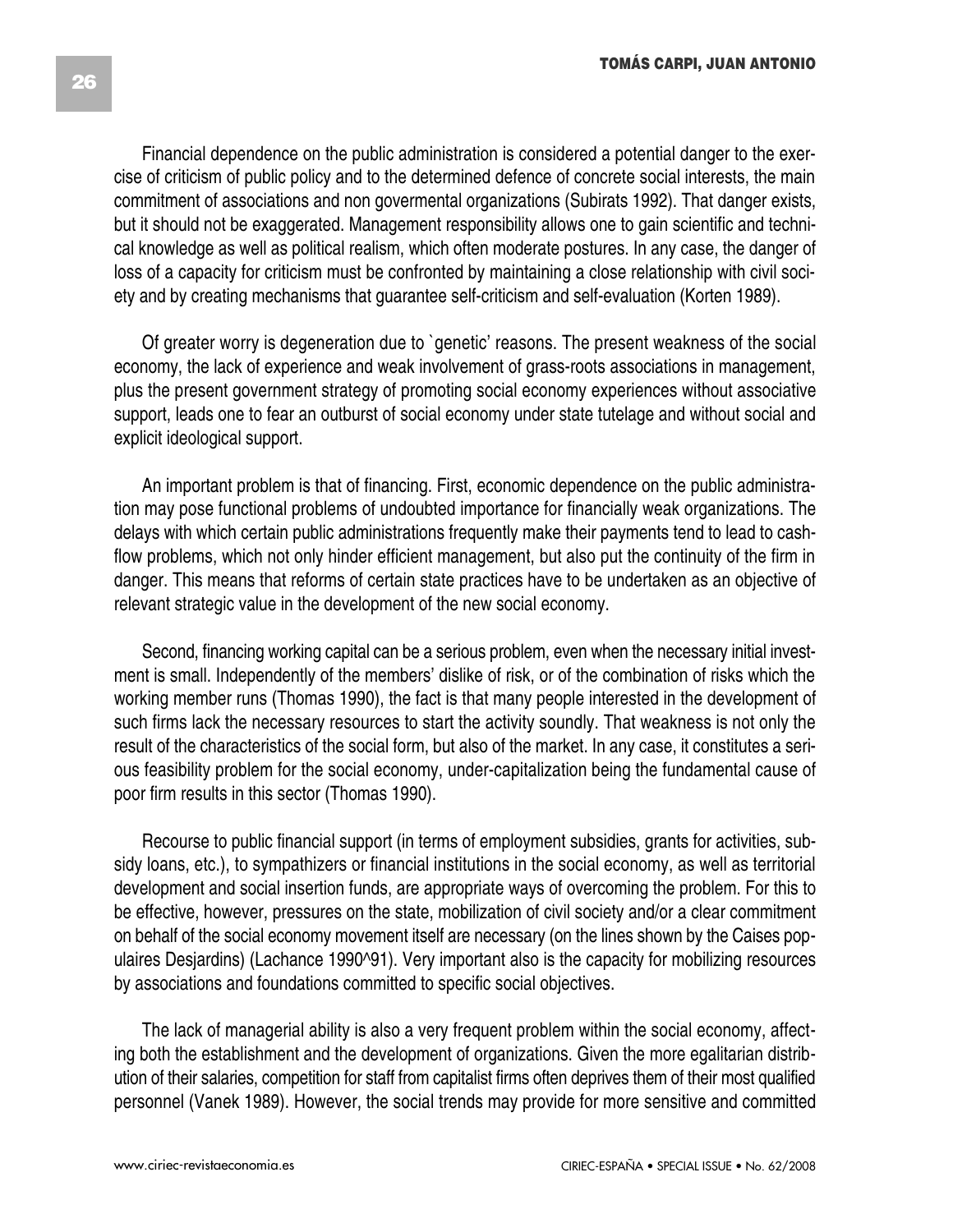#### **THE PROSPECTS FOR THE SOCIAL ECONOMY IN A CHANGING WORLD (pp. 7-33)**

people with managerial competences (Tomas Carpi 1995), as has been shown (with voluntary members) in social cooperatives in Italy (Borzaga 1996).

No less important are the questions of leadership, of promotion and the initial advice of social economy firms. In some cases the problem may be formally resolved on the stimulus of the public administration itself, involving public employees by changing public services into workers' cooperatives. The existing administrative structure would serve as a support (Cattell 1994). But this cannot be generalized while there are serious risks of degeneration. More convenient is the involvement of the social economy movement itself and other social movements through promotional organizations, such as community cooperatives (Blomqvist 1985). Their functions would be to think up new projects, push the leadership, provide advice for new firms, channel financial resources from different sources, and so on. Social movement and grass-roots associations are, in their turn, an important source of leadership, human resources, involvement and educational support.

Favourable conditions for social economy organizations and grass- roots associations will also be fertile ground for those seeking only power and income. A preventive screen for such behaviour is difficult to find. Only the ethical firmness and the critical capacity of the new social movements, as well as the social economy movement itself, can a posteriori redirect such disturbing interference. This confirms once again the relevance of education as exercise of freedom, the ethical reaffirmation and the self-evaluation tests to avoiding degeneration.

# **9.- Summary and conclusions**

Historically, the social economy has been marginalized as a subordinated social form of production within capitalist societies. But it is endowed with structural properties that make it a very relevant economic and organizational instrument in the present phase of social transformation. The growing failures of the market and state are enlarging old problems (unemployment, inequality, territorial imbalance, social exclusion, etc.), and the globalization of the economy, ecological stress, the crisis of public regulation and the growing and changing social needs are producing new demands for active participation and mobilization of civil society and public action.

The strategic character of the social economy derives not only from its qualities as an economic and management instrument, but also because it may become an expression of a dynamic and creative civil society. This is, of course, only a possibility, not a result of a deterministic trend. Transforming the potential into fact is one of the great challenges of our society, and its success or failure will define the quantitative importance, and the qualitative and strategic content, of social economy as an alternative form of production.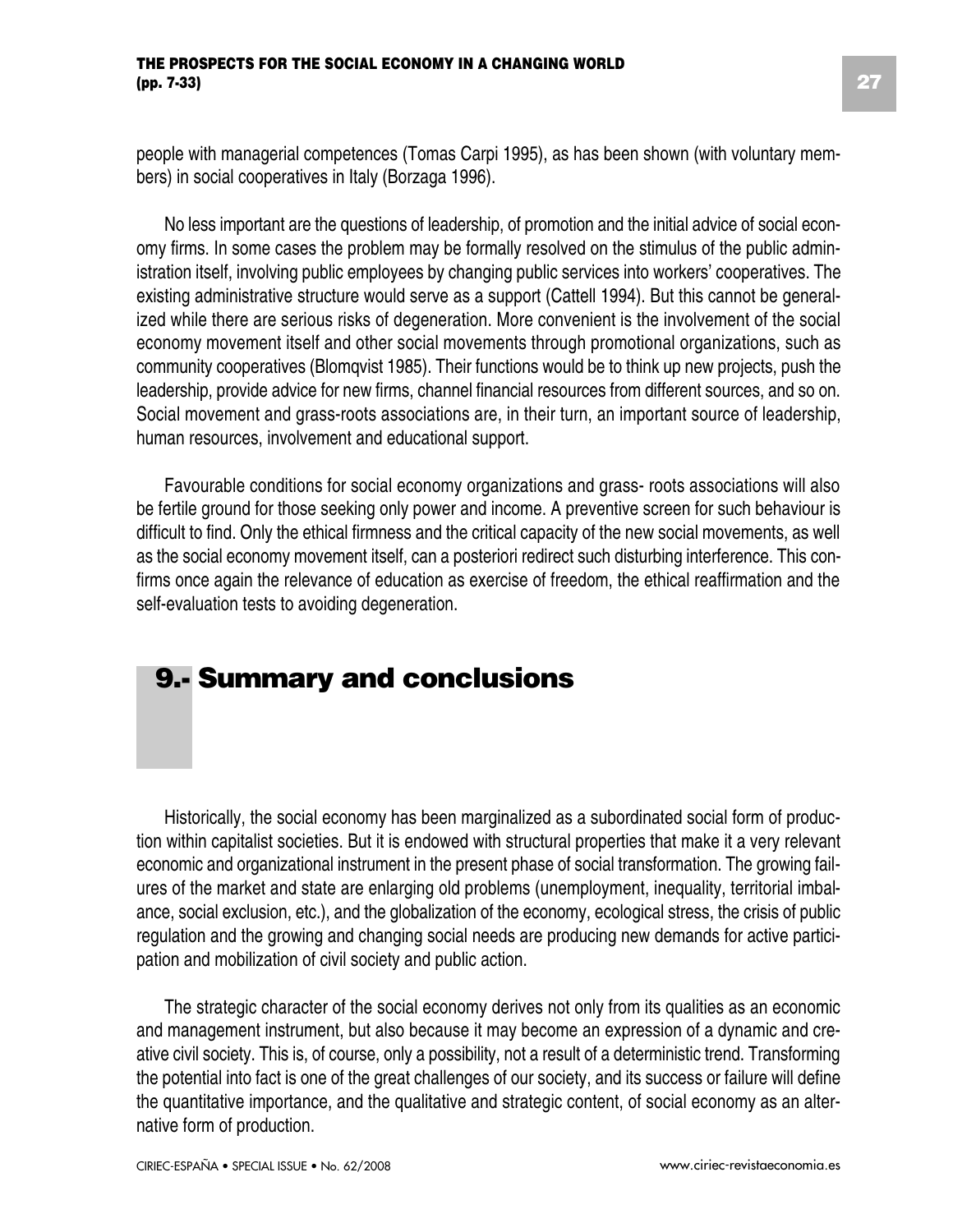Traditionally, development of the social economy has been a result of defensive strategies. But the problems and the challenges of the emerging society make its organizational forms privileged instruments of a new rationality. Its traditionally defensive, marginal or optional character becomes active and transforming when the social economy adopts not only functions of production, management, social insertion and mobilization of the endogenous development potential, but also of education and materialization of a lifestyle guided by the values of democracy, equity, sustainability and solidarity.

In this context, quantitative development and qualitative transformation of the social economy have become a necessity. This qualitative transformation implies the commitment of that economic form of organization with a social project, making especially relevant the way in which it can become part of civil society and go beyond the strictly economic functions. As an instrument of a social project, it has to be involved in the community and in the social movement development in general, to which it provides autonomy, a capacity for control of the productive process and a way of inserting new values in the economy. In this way it becomes an essential factor for consolidating a new lifestyle.

Given present problems and challenges, considering the evolving character of social reality and the uncertainty we are confronting, as well as the strategic role of the economic system in social and political evolution, it becomes evident that the criterion of efficiency is insufficient to assess and select social forms of production and property rights. What matters is not only their capacity for satisfying needs at the smallest cost, but also the way they are satisfied and the effects of both products and processes on social and environmental evolution. Therefore, it is necessary to look for new criteria that guide the selection and functioning of forms of production able to support the definition of the desired social trajectory.

As the definition of a social trajectory needs the learning of a new social praxis, it requires citizens' involvement if effectiveness and democratic participation are to be its guiding rules. It asks also for flexibility of the organizational forms that manage it and makes technical and social creativity the necessary condition of its production. Therefore, these are basic criteria to be satisfied. There is an added condition that the organizational forms satisfying these criteria also have to be capable of systematically subordinating their economic aims to social and ecological aims. In this new context the traditional accounting instruments of control and support to management are shown to be of limited value. Only a social accounting system makes sense.

In this paper it is held that a social economy committed to the development of civil society, with democracy, equity, sustainability and solidarity values, is better suited to satisfying the above criteria, as well as those of efficiency and security. In those fields where consciousness, social mobilization, reconceptualization and social integration are more relevant (social insertion, health care, community development and environment), the social economy and the associative and community mechanisms in which it is inserted are best suited to their materialization. Additionally, the capital-saving character of those functions, as well as their character as public goods, favour development of this social form of production.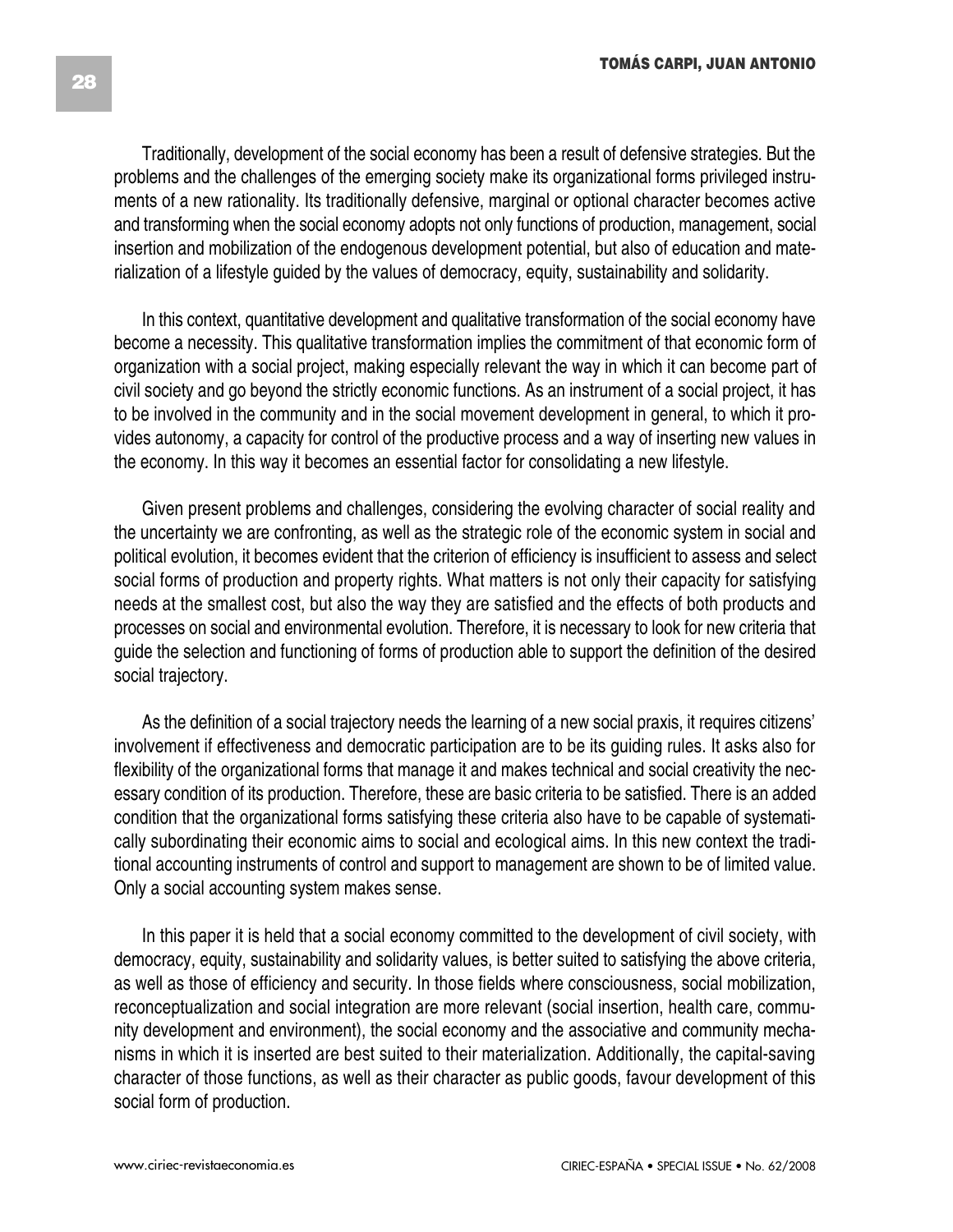However, for the establishment of a new social economy, it is not enough that objective conditions are found and criteria theoretically satisfied, but subjective conditions and institutional changes are also needed. An associative and community development committed to facing the problems and challenges affecting present societies is of paramount importance, both because it gives rise to the social and political forces able to define the power relations favourable to an institutional and state change coherent with the financial and institutional needs of such an expansion. The associative development of the last few years in fields of great social sensitivity, as well as the growing interest of new generations of the middle class and other segments of society in social and ecological problems, seems to indicate that the subjective conditions are also being met.

To present the advantages of the social economy and social movements for economic management in fields of such social relevance does not mean asking for exclusivity. It would be inappropriate to do so, first because of the weakness of social economy at present and the youth and inexperience of the new social movements, and second because of the significant investment some functions require. That is why mixed systems, made up of public, solidarity and capitalist initiatives, are generally needed, systems whose composition are variable over time, space and function.

Risks and endogenous problems are not absent. Other than the traditional financial and management problems, there is the risk of interference from rent and power seekers. But the greatest danger comes from the possibility of being used in a partisan way, which can lead to disintegration. No less dangerous is the possibility of being instrumentally used by the state. In order to prevent such risks, it is necessary for the following to happen: development and consolidation of grass-roots movements, deepening of democratic management, development of education, ethical and ideological rearmament, as well as recurrent self-evaluation tests by the social economy itself.

### **References**

- BAEGER, T. (1994): "Isomorphic processes and the transformation of cooperatives", *Annales de l'Economie Publique, Sociale et Cooperative*, 1.
- BAREA, J. (1991): "La economía social en España", *Revista de Economía y Sociología del Trabajo*, 12.
- BAREA, J. and MONZON J. L. (1992): "La economía social en España", in J. L. Monzón and J. Defourny, eds, *Economía Social. Entre economía capitalista y economía pública*, Edita CIRIEC-España, Valencia.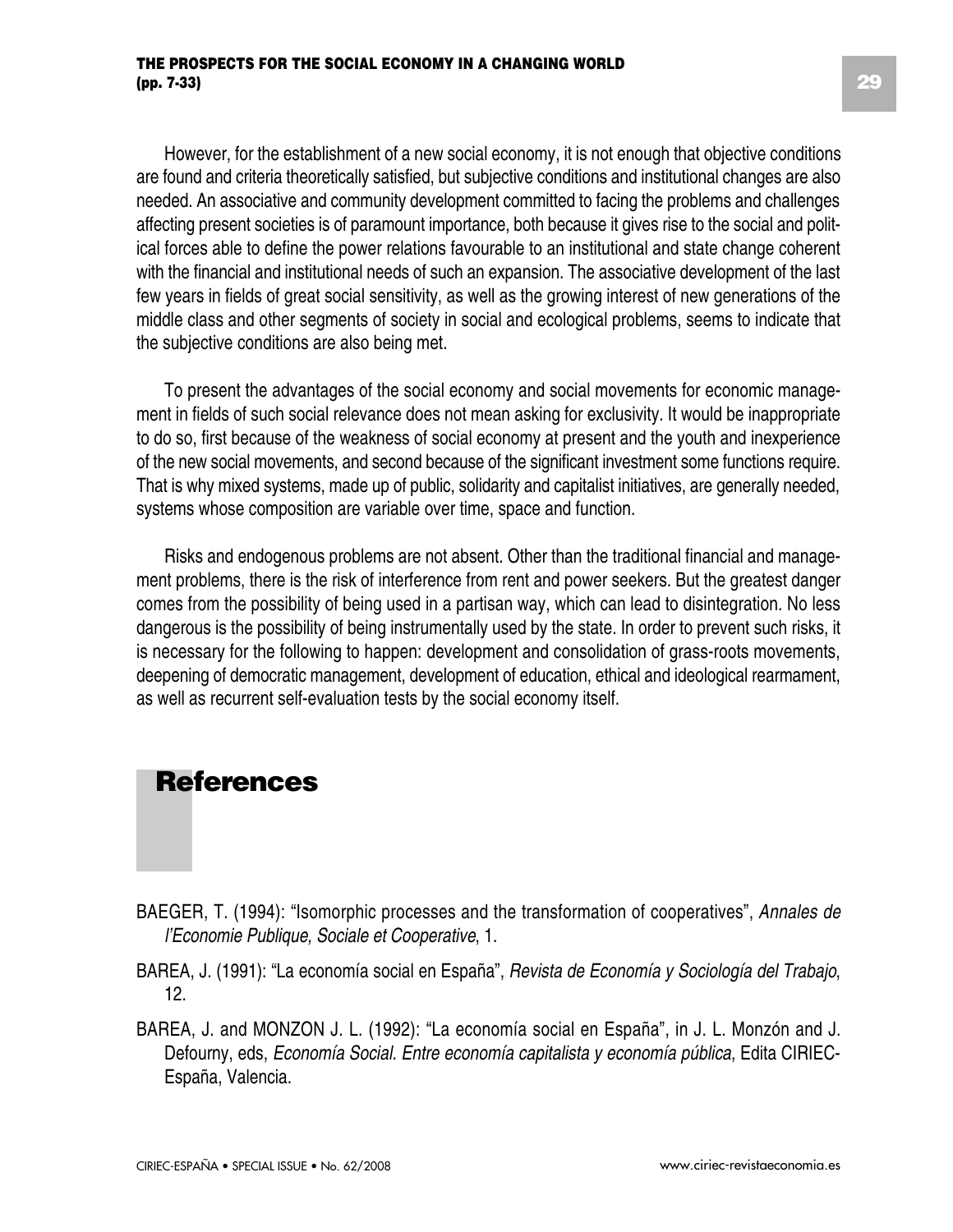- BARTLETT, W. and PRIDHAMG, S. (1991): "Co-operative enterprises in Italy, Portugal and Spain: history, development and prospects", *Journal of Interdisciplinary Economics*, 4.
- BEN-NER, A. (1988): "Comparative empirical observations on worker- owned and capitalist firms", *International Journal of Industrial Economics*, 6.
- BEST, M. (1990): *The New Competition. Institutions of Industrial Restructuring*, Polity Press, Cambridge.
- BIDET, E. (1994): "Les nouvelles coopératives : une solution aux privatisations des services sociaux en Italie et en Suede", *Revue des Etudes Coopératives, Mutualistes et Associatives*, nos 253-4, 51-2.
- BLOMQVIST, K. (1985): "Entreprises cooperatives et restructuration des relations capital/travail", *Annales de l'Economie Publique, Sociale et cooperative,* 1-2
- BORZAGA, C. (1996): "Social cooperatives and work integration in Italy", *Annales de l'Economie Publique, Sociale et Cooperative*, 2.
- BRAZDA, J. L. and SCHEDIWY, R. (eds.) (1989): *Consumer Co-operatives in a Changing World*, ICA, Geneva.
- CATTELL, Ch. (1994): "Social and Health Care Services: From Public to Employed Ownership", Primeras Jornadas Europeas sobre Nuevos Modelos para la Gestion de Servicios Públicos, Valencia.
- CORNFORTH, C. and THOMAS, A. (1995): "Les cooperatives de travail au Royaume Uni. De clin ou croissance?"*, Revue des Etudes Cooperatives, Mutulistes et Associatives*, 255, 53
- DALY, H. E. and COBB, J. B., Jr, (1990): *For the Common Good*, Green Print, London.
- DEFOURNY, J. (1990): *Democratie cooperative et efficacite economique*, De Boeck-Wesmael, Brussels.
- DEFOURNY, J. (1992): "Orígenes, contextos y funciones de un tercer gran sector", in J. L. Monzón and J. Defourny, eds, *Economía Social. Entre economía capitalista y economía pública*, CIRIEC-España, Valencia.
- DEFOURNY, J. and SIMON, M. (1995): "Les experiences associatives d'insertion et les politiques publique en Belgique francophone", Paper for the working group "associations" of the CIRIEC, Liege.
- DEVELTERE, P. (1993): "Cooperative movements in the developing countries. Old and new orientations", *Annales de l'Economie Publique, Sociale et Cooperative*, 2.
- FAVREAU, L. (1994): "L'approche du developpement economique communautaire au Québec et aux Etats-Unis", *Revue des Etudes Coopératives, Mutualistes et Associatives*, nos 253-4, 51-2.
- FERREIRA DA COSTA, F. (1987): "Origine et evolution des cooperatives dans l'economie sociale portugaise", *Annales de l'Economie Publique, Sociale et Cooperative*, 1.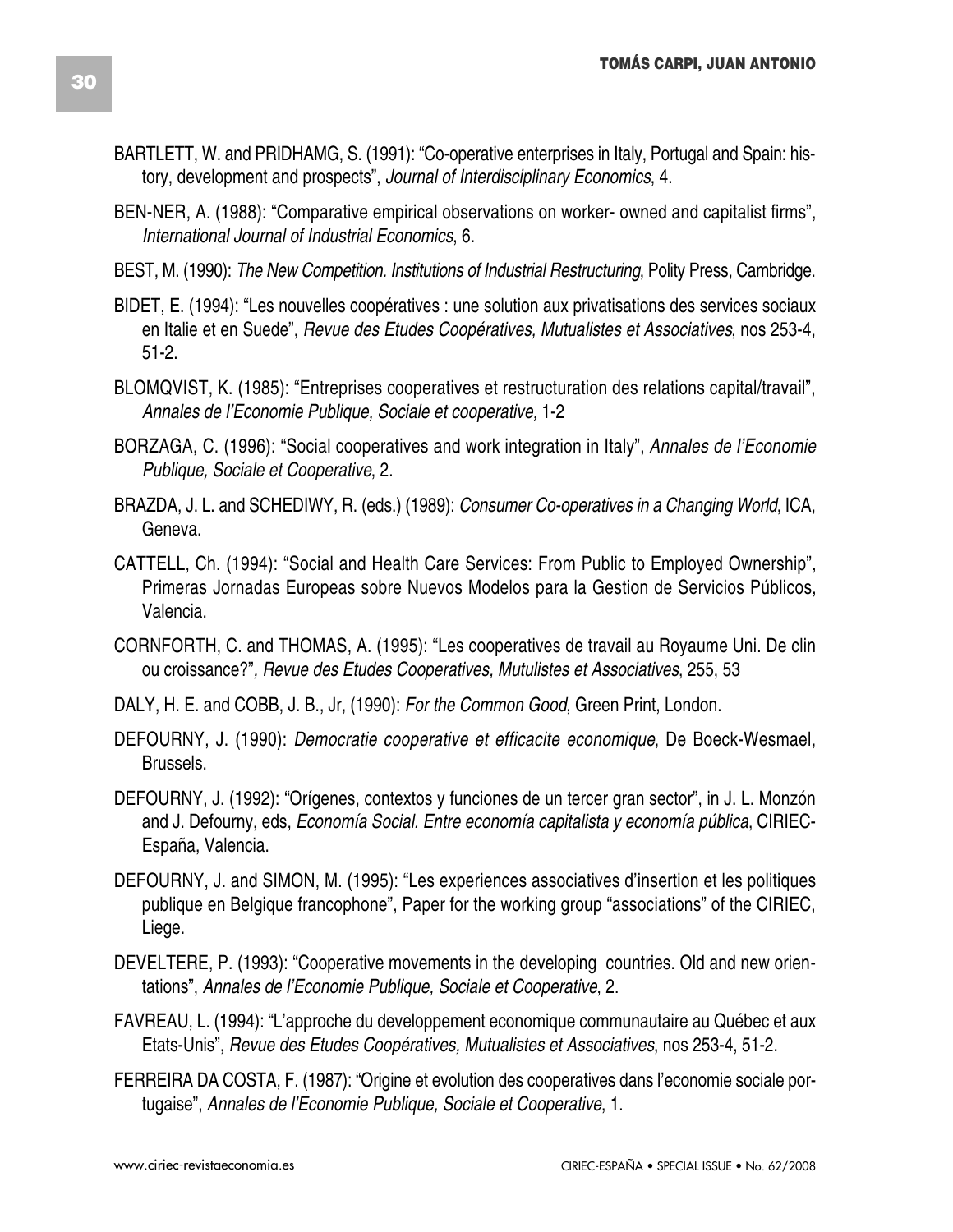- FOURNIER, L. (1993): "Le fonds de solidarité des travailleurs du Quebec. Une institution financiere syndicale vouee au developpement de l'emploi", *Revue des Etudes Cooperatives, Mutualistes et Associatives*, 250.
- FRIEDMANN, J. and WEAVER, C. (1981): *Territorio y función*, Instituto de Estudios de la Administracion Local, Madrid.
- GARCÍA ROCA, J. (1992): *Público y privado en la acción social*, Ed. Popular, Madrid.
- GENERALITAT DE CATALUÑA (1986): *El cooperativisme de treball associat a Cataluña*, Barcelona.
- GUERRERI, G., NAZZARO, O. and ZEVI, A. (1992): "La economía social en Italia", in J. L. Monzón and J. Defourny, eds, *Economía Social. Entre economía capitalista y economía pública*, CIRIEC-España, Valencia.
- GUI, B. (1991): "The economic rationale for the Third Sector. Non profit and other noncapitalist organizations", *Annales de l'Economie Publique, Sociale et Cooperative*, 4.
- HALL, P. D. (1987): "A historical overview of the private nonprofit sector", in W.W. Powell, ed., *The Nonprofit Sector. A Research Handbook*, Yale University Press, New Haven.
- HIRSCHMAN, A. O. (1970): *Exit, Voice, and Loyalty*, Harvard University Press, Cambridge, M A.
- HIRSCHMAN, A. O. (1986): *El avance en colectividad. Experimentos populares en la América Latina*, Fondo de Cultura Económica, México City.
- HUNTZINGER, F. (1994): "Forces et faiblesses du mouvement SCOP dans la crise", *Revue des Etudes Cooperatives, Mutualistes et Associatives,* nos 253-4, 51-2.
- JEFFERIS K. and MASSON, N. (1990): "The financing of worker co- operatives in the U.K. Evidence and implications", *Annales de l'Economie Publique, Sociale et Cooperative*, 2-3.
- KAPLINSKY, R. (1993): "From mass production to £exible specialization: micro-level restructuring in a British engineering firm", discussion paper, Institute of Development Studies.
- KENDALL, J., KNAPP, M., PATON, R. and THOMAS, A. (1992): "La economía social en el Reino Unido", in J. L. Monzón and J. Defourny, eds, *Economía Social. Entre economía capitalista y economía pública*, CIRIEC-España,Valencia.
- KORTEN, D. (1989): "Voluntary organizations and public service contractors in development", mimeo.
- KRAMER, R. M. (1987): "Voluntary agencies and the personal social services", in W. W. Powell, ed., *The Nonprofit Sector. A Research Handbook*, Yale University Press, New Haven.
- LACHANCE, G. (1990-91): "La cooperation comme systeme economique et mouvement social", *Cooperatives et Developpement*, 22.
- LARRAECHEA, I. and NYSSENS, M. (1994): "Les defis de l'economie populaire au Chili", *Revue des Etudes Cooperatives, Mutualistes et Associatives*, 252, 50.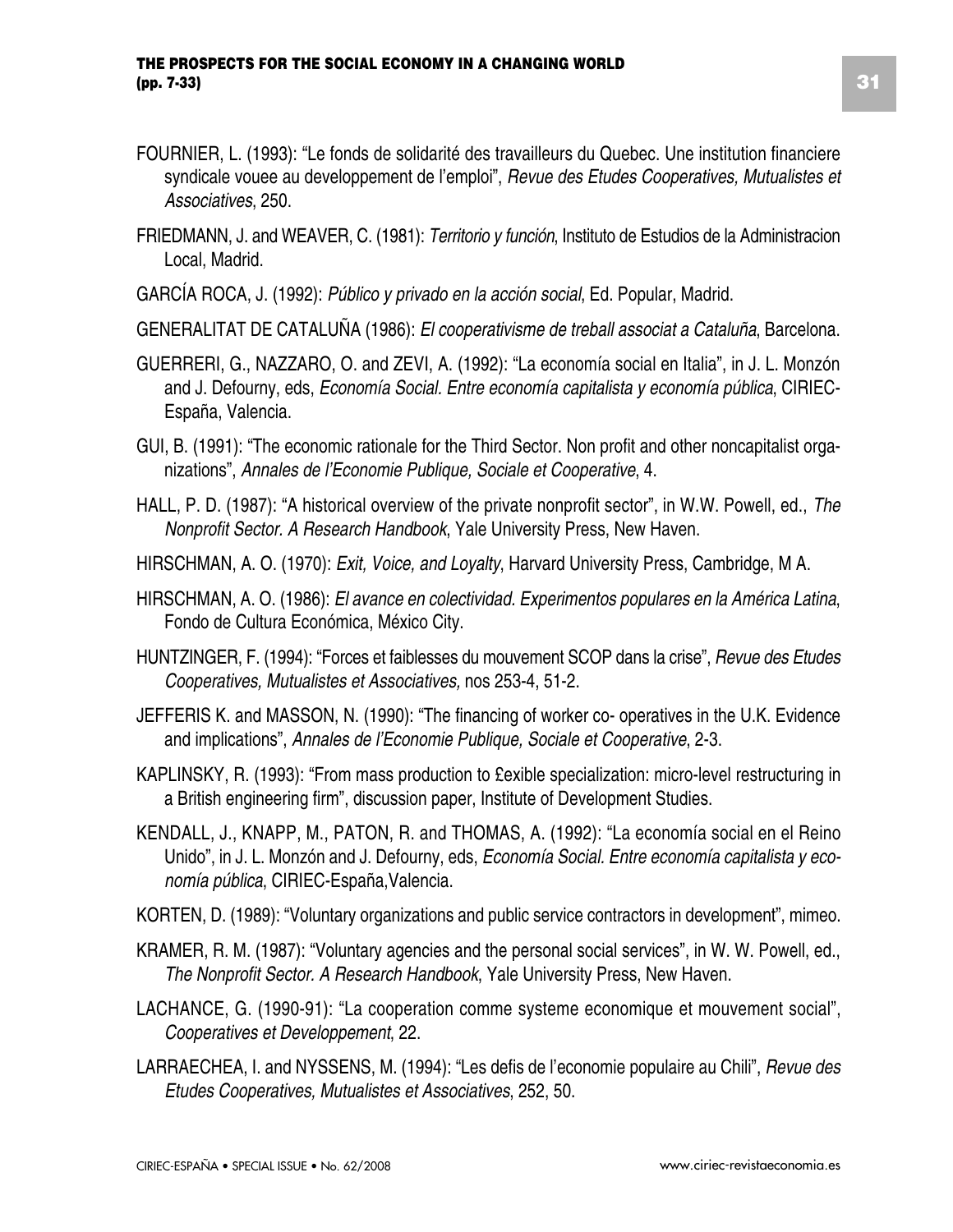- LAVILLE, J. L. (1995): "Les services aux personnes agees en France", paper for the working group "associations" of the CIRIEC, Liege.
- LEFF, E. (1994): *Ecología y capital. Racionalidad ambiental, democracia participativa y desarrollo sustentable*, Siglo XXI-UAM, Mexico City.
- LEFF, E. (1995): *Green Production. Toward an Environmental Rationality*, Guilford Press, NewYork.
- MENGIN, S. (1994): "Les associations acteurs du developpement du territoire", *LaTribune*, 107.
- MICHELSEN, J. (1992): "El mercado, el estado del bienestar y el sector de la economía social. El caso de Dinamarca", in J. L. Monzón and J. Defourny, eds, *Economía Social. Entre economía capitalista y economía pública*, CIRIEC-España, Valencia.
- MICHELSEN, J. (1994): "The rationales of cooperative organizations. Some suggestions from Scandinavia", *Annales de l'Economie Publique, Sociale et Cooperative*, 1.
- MONZÓN, J. L. (1987): "L'economie sociale et cooperative en Espagne", *Annales de l'Economie Publique, Sociale et Cooperative*, 1.
- MONZÓN, J. L. (1989): *Las cooperativas de trabajo asociado en la literatura económica y en los hechos*, Ministerio de Trabajo y Seguridad Social, Madrid.
- MONZÓN, J. L. y BAREA, J. (1991): *Libro blanco de la economía social en España*, Ministerio de Trabajo y Seguridad Social, Madrid.
- MONZÓN, J. L. and DEFOURNY J. (eds) (1992): *Economía social. Entre economía capitalista y economía publica*, CIRIEC-España,Valencia.
- MYRDAL, G. (1970): *Objetividad en la investigación social*, Fondo de Cultura Económica, México City.
- PERRYS, E. (1987): Communities on theWay. Rebuilding Local Economies in the United States and Canada, State University of NewYork Press, Albany.
- PESTOFF, V. A. (1994): "The Growth and Development of Cooperative Day Nurseries in Sweden", Primeras Jornadas Europeas sobre Nuevos Modelos para la Gestion de Servicios Publicos, Valencia.
- PESTOFF, V. A. (1994): *Evaluating the Performance of Non Profit Organizations: Eficiency and Efectivity in Swedish Cooperative Movements*, Department of Business Administration, Stockholm University.
- ROBINSON, T. (1996): "Inner-city innovator: the non-profit community development corporation'', *Urban Studies*, vol. 33, no 9.
- ROCK, Ch. and KLINEDINST, M. (1992): "En busca de la economía social en los Estados Unidos: una propuesta", in J. L. Monzón and J. Defourny (eds): *Economía social. Entre economía capitalista y economía publica*, CIRIEC-España,Valencia.